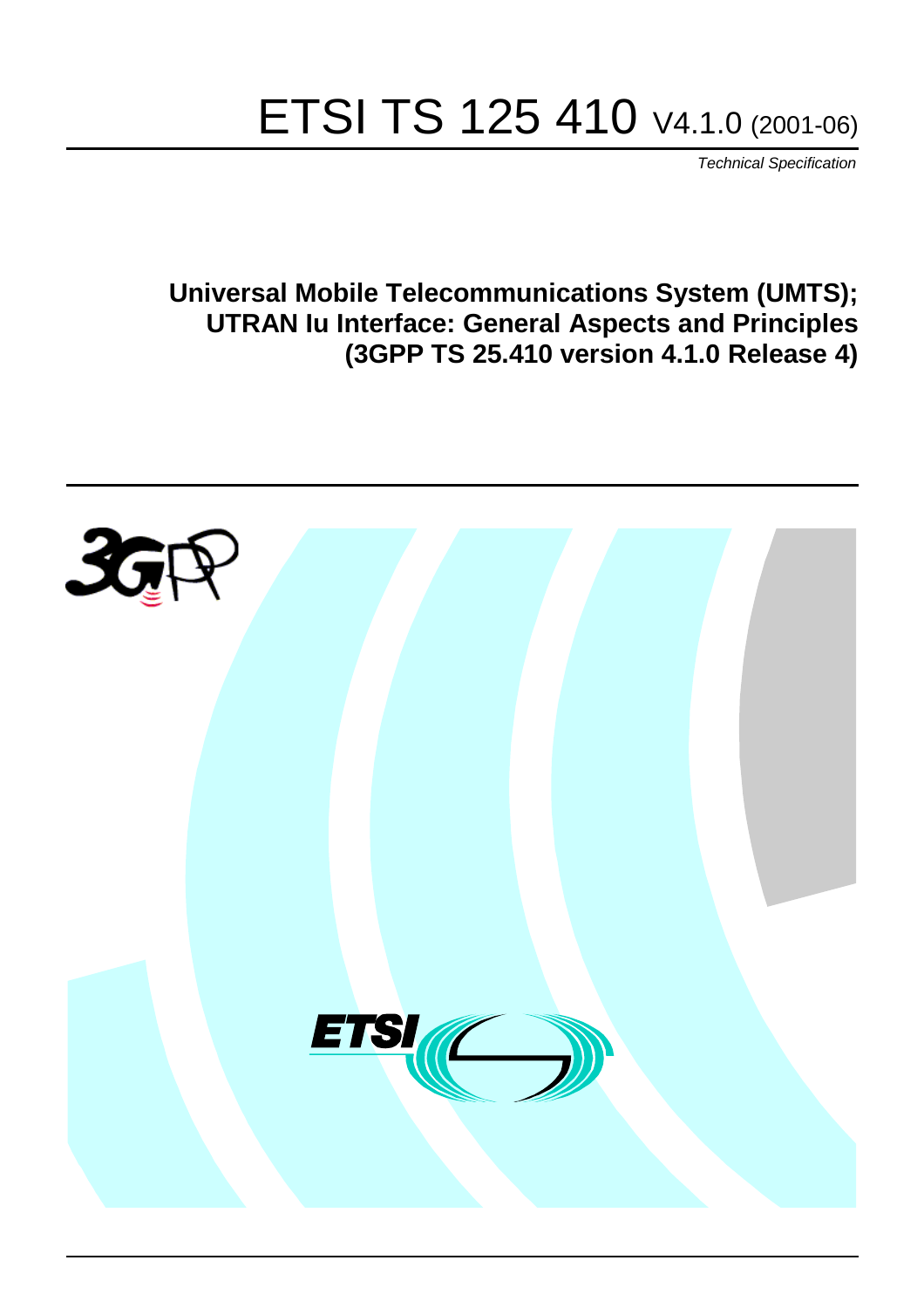**1**

Reference RTS/TSGR-0325410Uv4R1

> Keywords **UMTS**

#### **ETSI**

#### 650 Route des Lucioles F-06921 Sophia Antipolis Cedex - FRANCE

Tel.: +33 4 92 94 42 00 Fax: +33 4 93 65 47 16

Siret N° 348 623 562 00017 - NAF 742 C Association à but non lucratif enregistrée à la Sous-Préfecture de Grasse (06) N° 7803/88

**Important notice**

Individual copies of the present document can be downloaded from: [http://www.etsi.org](http://www.etsi.org/)

The present document may be made available in more than one electronic version or in print. In any case of existing or perceived difference in contents between such versions, the reference version is the Portable Document Format (PDF). In case of dispute, the reference shall be the printing on ETSI printers of the PDF version kept on a specific network drive within ETSI Secretariat.

Users of the present document should be aware that the document may be subject to revision or change of status. Information on the current status of this and other ETSI documents is available at <http://www.etsi.org/tb/status>/

> If you find errors in the present document, send your comment to: <editor@etsi.fr>

#### **Copyright Notification**

No part may be reproduced except as authorized by written permission. The copyright and the foregoing restriction extend to reproduction in all media.

© European Telecommunications Standards Institute 2001.

All rights reserved.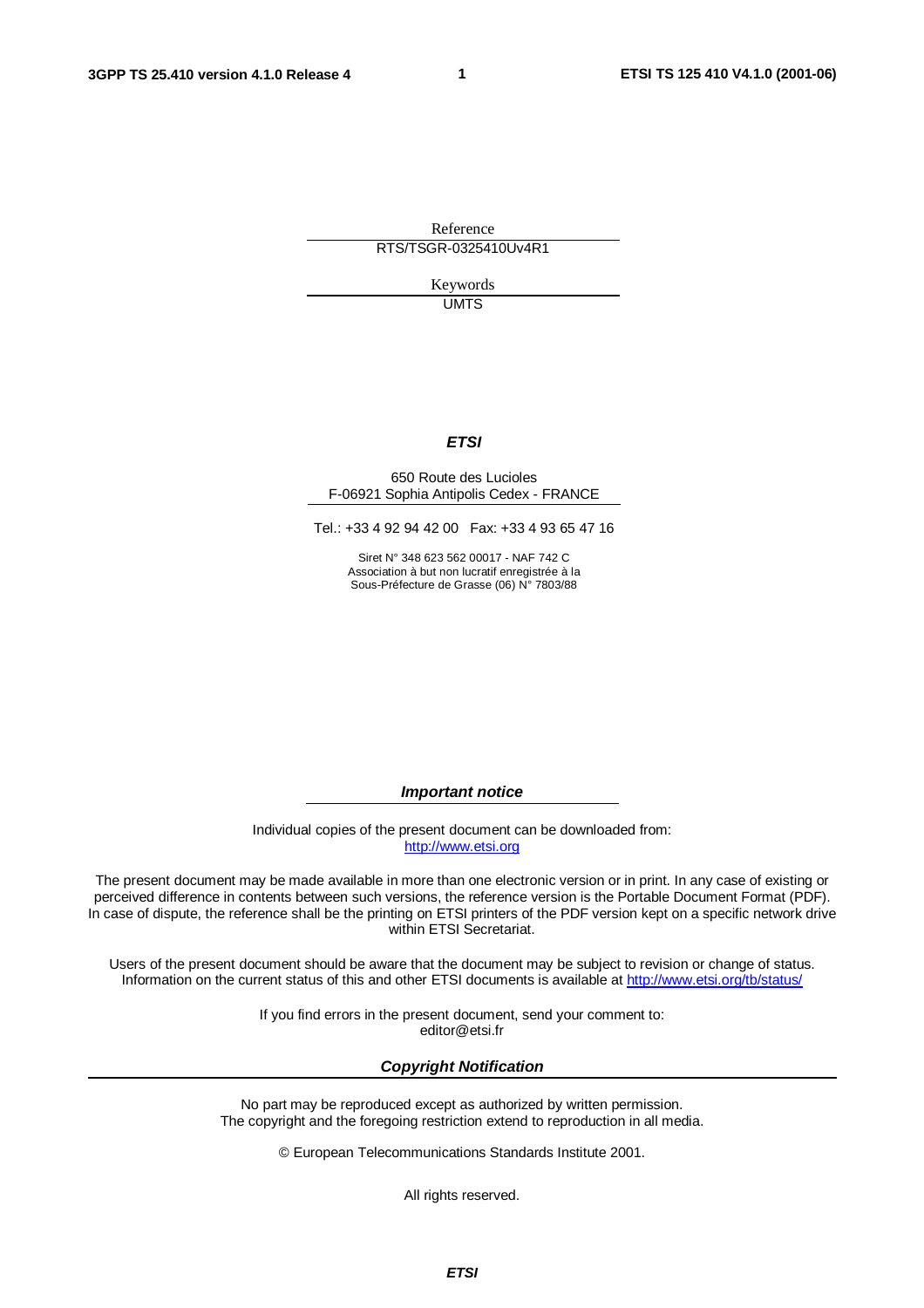# Intellectual Property Rights

IPRs essential or potentially essential to the present document may have been declared to ETSI. The information pertaining to these essential IPRs, if any, is publicly available for **ETSI members and non-members**, and can be found in ETSI SR 000 314: *"Intellectual Property Rights (IPRs); Essential, or potentially Essential, IPRs notified to ETSI in respect of ETSI standards"*, which is available from the ETSI Secretariat. Latest updates are available on the ETSI Web server [\(http://www.etsi.org/ipr\)](http://www.etsi.org/ipr).

Pursuant to the ETSI IPR Policy, no investigation, including IPR searches, has been carried out by ETSI. No guarantee can be given as to the existence of other IPRs not referenced in ETSI SR 000 314 (or the updates on the ETSI Web server) which are, or may be, or may become, essential to the present document.

# Foreword

This Technical Specification (TS) has been produced by the ETSI 3<sup>rd</sup> Generation Partnership Project (3GPP).

The present document may refer to technical specifications or reports using their 3GPP identities, UMTS identities or GSM identities. These should be interpreted as being references to the corresponding ETSI deliverables.

The cross reference between GSM, UMTS, 3GPP and ETSI identities can be found under [www.etsi.org/key](http://www.etsi.org/key) .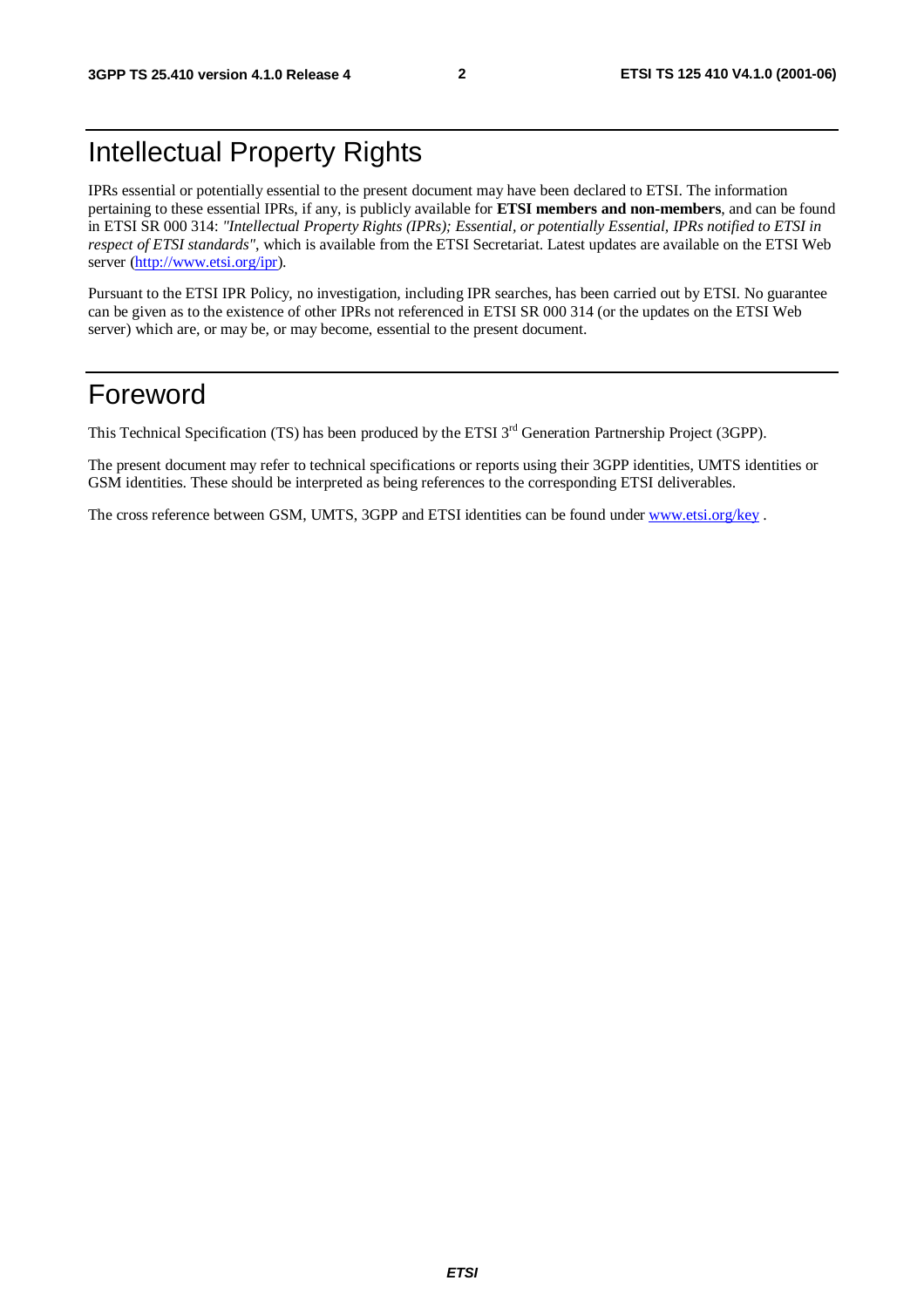$\overline{\mathbf{3}}$ 

# Contents

| 1              |  |  |  |  |  |  |
|----------------|--|--|--|--|--|--|
| 2              |  |  |  |  |  |  |
| 3              |  |  |  |  |  |  |
| 3.1            |  |  |  |  |  |  |
| 3.2            |  |  |  |  |  |  |
| 4              |  |  |  |  |  |  |
| 4.1            |  |  |  |  |  |  |
| 4.1.1          |  |  |  |  |  |  |
| 4.1.2          |  |  |  |  |  |  |
| 4.2            |  |  |  |  |  |  |
| 4.3            |  |  |  |  |  |  |
| 4.4            |  |  |  |  |  |  |
| 4.5            |  |  |  |  |  |  |
| 4.5.1          |  |  |  |  |  |  |
| 4.5.1.1        |  |  |  |  |  |  |
| 4.5.1.1.1      |  |  |  |  |  |  |
| 4.5.1.1.2      |  |  |  |  |  |  |
| 4.5.1.1.3      |  |  |  |  |  |  |
| 4.5.1.1.4      |  |  |  |  |  |  |
| 4.5.2          |  |  |  |  |  |  |
| 4.5.2.1        |  |  |  |  |  |  |
| 4.5.2.2        |  |  |  |  |  |  |
| 4.5.3          |  |  |  |  |  |  |
| 5              |  |  |  |  |  |  |
| 5.1            |  |  |  |  |  |  |
| 5.2            |  |  |  |  |  |  |
| 5.2.1          |  |  |  |  |  |  |
| 5.2.2          |  |  |  |  |  |  |
| 5.2.3          |  |  |  |  |  |  |
| 5.2.4          |  |  |  |  |  |  |
| 5.3            |  |  |  |  |  |  |
| 5.3.1          |  |  |  |  |  |  |
| 5.3.2          |  |  |  |  |  |  |
| 5.4            |  |  |  |  |  |  |
| 5.4.1          |  |  |  |  |  |  |
| 5.4.2<br>5.4.3 |  |  |  |  |  |  |
| 5.4.4          |  |  |  |  |  |  |
| 5.4.5          |  |  |  |  |  |  |
| 5.4.6          |  |  |  |  |  |  |
| 5.4.7          |  |  |  |  |  |  |
| 5.5            |  |  |  |  |  |  |
| 5.5.1          |  |  |  |  |  |  |
| 5.5.2          |  |  |  |  |  |  |
| 5.6            |  |  |  |  |  |  |
| 5.6.1          |  |  |  |  |  |  |
| 5.6.2          |  |  |  |  |  |  |
| 5.6.2.1        |  |  |  |  |  |  |
| 5.6.2.2        |  |  |  |  |  |  |
| 5.6.2.3        |  |  |  |  |  |  |
| 5.6.3          |  |  |  |  |  |  |
| 5.7            |  |  |  |  |  |  |
| 5.7.1          |  |  |  |  |  |  |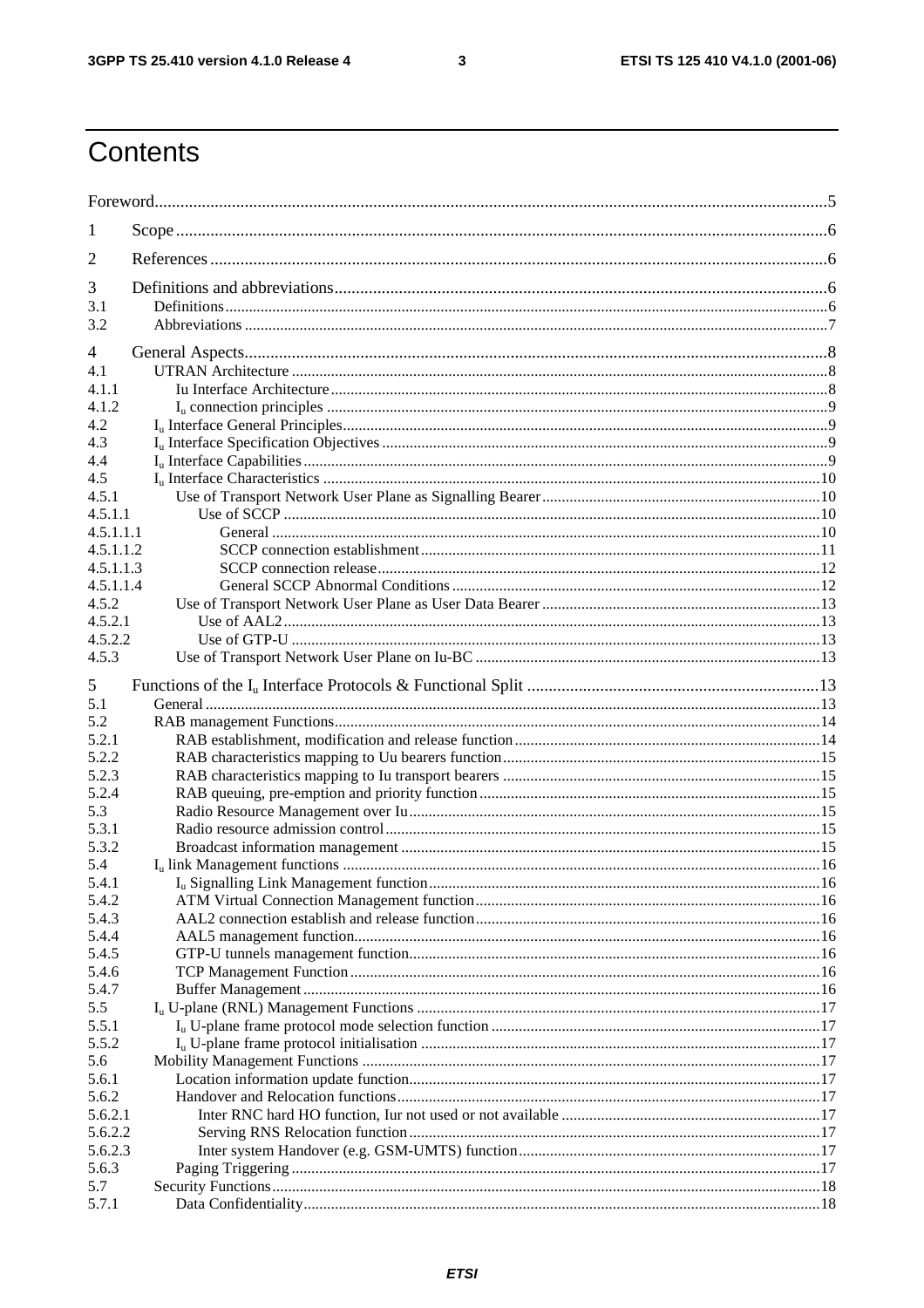$\overline{\mathbf{4}}$ 

| 5.7.1.1 |     |
|---------|-----|
| 5.7.1.2 |     |
| 5.7.2   |     |
| 5.7.2.1 |     |
| 5.7.2.2 |     |
| 5.8     |     |
| 5.8.1   |     |
| 5.8.2   |     |
| 5.8.3   |     |
| 5.8.4   |     |
| 5.9     |     |
| 5.9.1   |     |
| 6       |     |
| 6.1     |     |
| 6.2     |     |
| 6.3     |     |
| 6.4     |     |
| $\tau$  |     |
| 7.1     |     |
| 7.2     |     |
| 7.3     |     |
| 7.4     |     |
| 7.5     |     |
| 7.6     |     |
| 7.7     |     |
|         | .24 |
|         |     |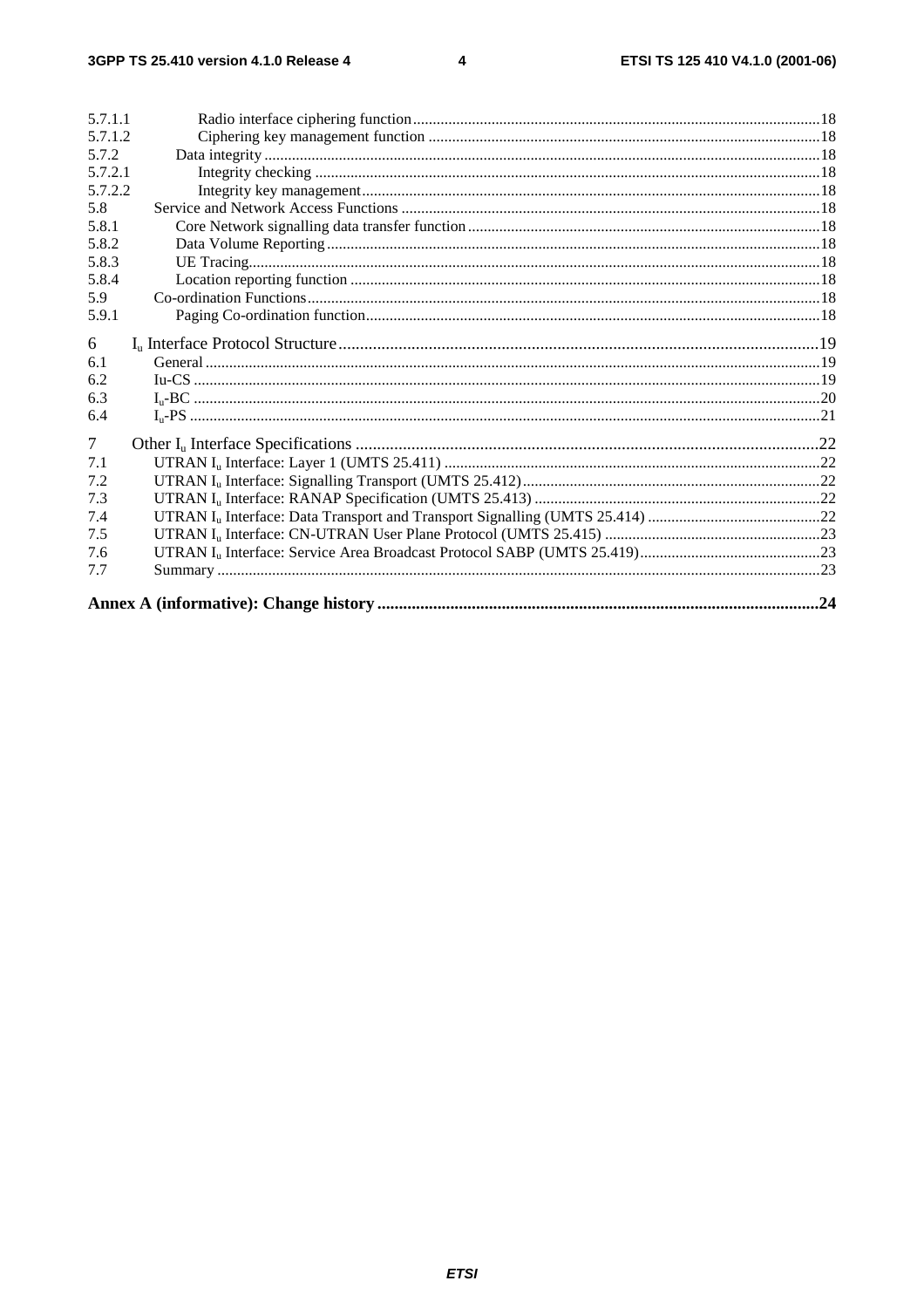# Foreword

This Technical Specification (TS) has been produced by the 3<sup>rd</sup> Generation Partnership Project (3GPP).

The contents of the present document are subject to continuing work within the TSG and may change following formal TSG approval. Should the TSG modify the contents of the present document, it will be re-released by the TSG with an identifying change of release date and an increase in version number as follows:

Version x.y.z

where:

- x the first digit:
	- 1 presented to TSG for information;
	- 2 presented to TSG for approval;
	- 3 or greater indicates TSG approved document under change control.
- y the second digit is incremented for all changes of substance, i.e. technical enhancements, corrections, updates, etc.
- z the third digit is incremented when editorial only changes have been incorporated in the document.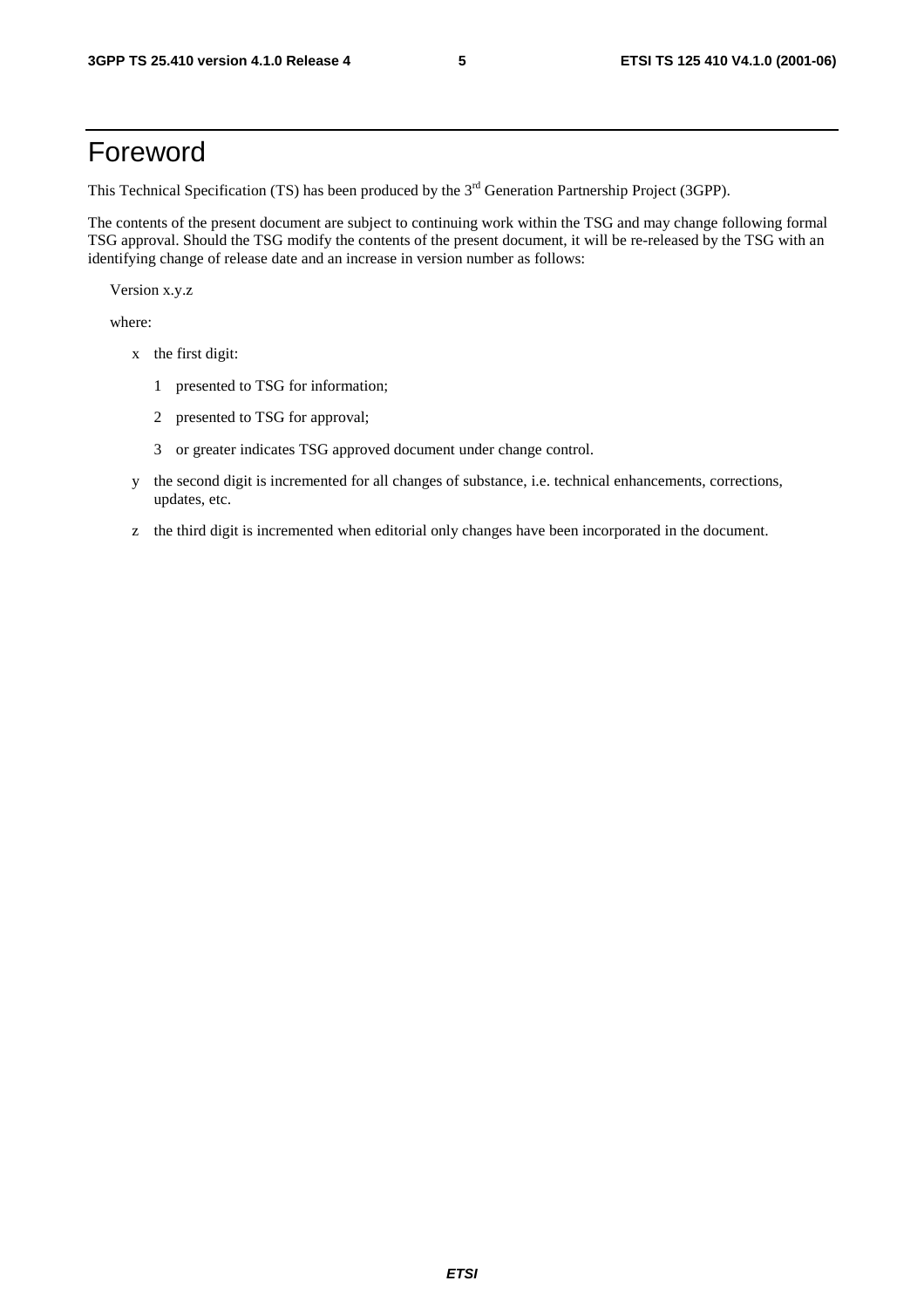# 1 Scope

The present document is an introduction to the UMTS 25.41x series of Technical Specifications that define the Iu interface for the interconnection of Radio Network Controller (RNC) component of the UMTS Terrestrial Radio Access Network (UTRAN) to the Core Network of the UMTS system.

# 2 References

The following documents contain provisions which, through reference in this text, constitute provisions of the present document.

- References are either specific (identified by date of publication, edition number, version number, etc.) or non-specific.
- For a specific reference, subsequent revisions do not apply.
- For a non-specific reference, the latest version applies. In the case of a reference to a 3GPP document (including a GSM document), a non-specific reference implicitly refers to the latest version of that document *in the same Release as the present document*.
- [1] 3GPP TS 25.401: "UTRAN Overall Description".
- [2] 3GPP TS 23.930: "Iu Principles".
- [3] 3GPP TS 23.110: "UMTS Access Stratum; Services and Functions".
- [4] 3GPP TS 25.411: "UTRAN Iu Interface: Layer 1".
- [5] 3GPP TS 25.412: "UTRAN Iu Interface: Signalling Transport".
- [6] 3GPP TS 25.413: "UTRAN Iu Interface: RANAP Signalling".
- [7] 3GPP TS 25.414: "UTRAN Iu Interface: Data Transport & Transport Signalling"
- [8] 3GPP TS 25.415: "UTRAN Iu Interface: CN-RAN User Plane Protocol".
- [9] ITU-T Recommendation Q.711 (7/96): "Functional description of the signalling connection control part".
- [10] ITU-T Recommendation Q.712 (7/96): "Definition and function of signalling connection control part messages".
- [11] ITU-T Recommendation Q.713 (7/96): "Signalling connection control part formats and codes".
- [12] ITU-T Recommendation Q.714 (7/96): "Signalling connection control part procedures".
- [13] 3GPP TS 23.003: "Numbering, Addressing and Identification".
- [14] 3GPP TS 25.419: "UTRAN Iu Interface: Service Area Broadcast Protocol SABP".
- [15] 3GPP TS 23.153: "Out of Band Transcoder Control Stage 2".

# 3 Definitions and abbreviations

# 3.1 Definitions

For the purposes of the present document, the terms and definitions given in [1] apply.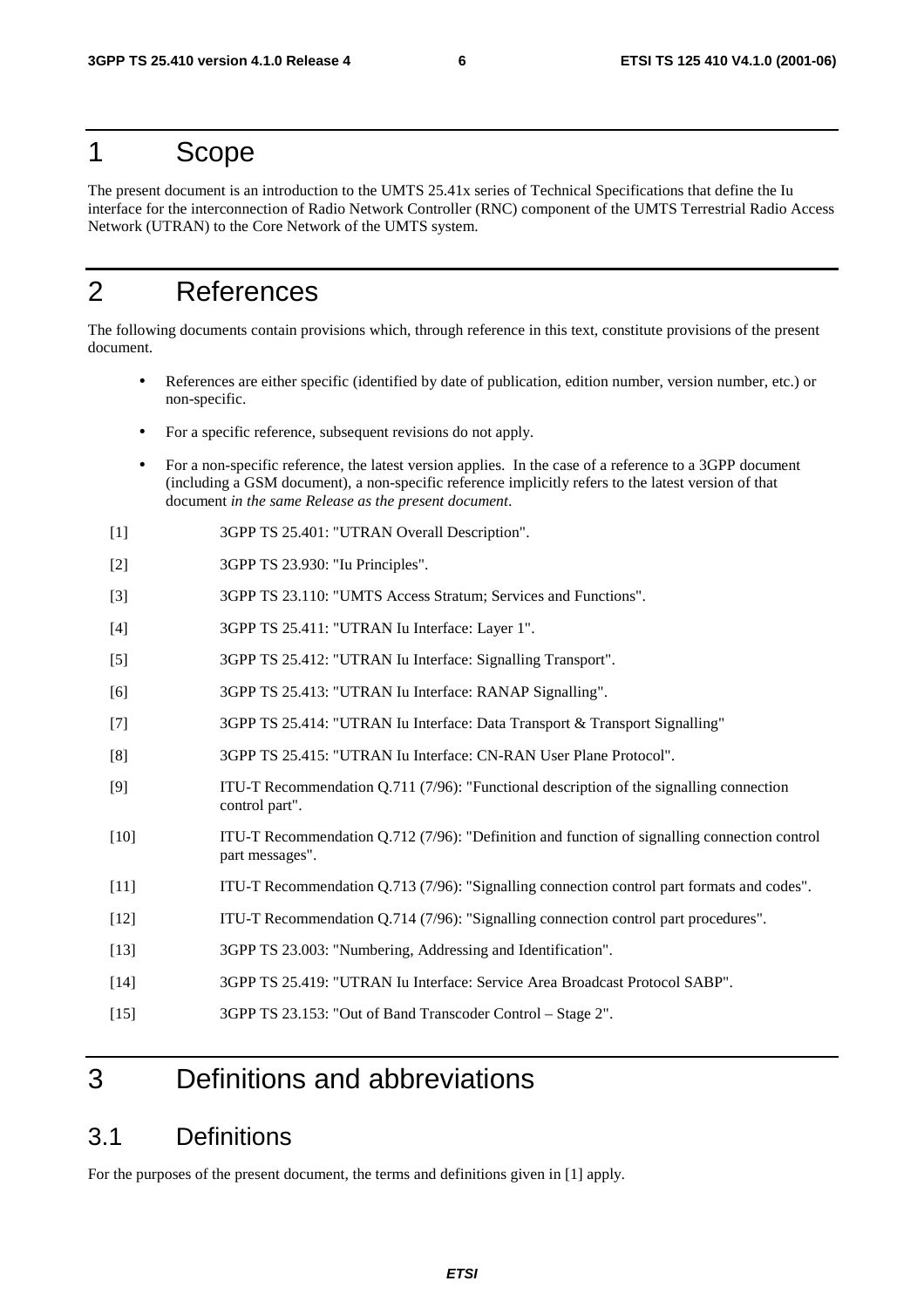# 3.2 Abbreviations

For the purposes of the present document, the following abbreviations apply:

| 3G-MSC                 | 3 <sup>rd</sup> Generation Mobile Switching Centre   |
|------------------------|------------------------------------------------------|
| 3G-SGSN                | 3 <sup>rd</sup> Generation Serving GPRS Support Node |
| AAL                    | <b>ATM Adaptation Layer</b>                          |
| <b>ATM</b>             | <b>Asynchronous Transfer Mode</b>                    |
| BC                     | <b>Broadcast</b>                                     |
| <b>BSSMAP</b>          | Base Station Subsystem Management Application Part   |
| <b>CBS</b>             | <b>Cell Broadcast Service</b>                        |
| CC                     | <b>Connection Confirm</b>                            |
| <b>CN</b>              | <b>Core Network</b>                                  |
| <b>CR</b>              | <b>Connection Release</b>                            |
| <b>CREF</b>            | <b>Connection Refusal</b>                            |
| <b>CS</b>              | Circuit Switched                                     |
| GT                     | Global Title                                         |
| GTP-U                  | <b>GPRS Tunnelling Protocol</b>                      |
| <b>IMSI</b>            | International Mobile Subscriber Identity             |
| IP                     | <b>Internet Protocol</b>                             |
| <b>ISDN</b>            | <b>Integrated Services Digital Network</b>           |
| LA                     | <b>Location Area</b>                                 |
| <b>NAS</b>             | Non Access Stratum                                   |
| O&M                    | <b>Operation and Maintenance</b>                     |
| PS                     | Packet Switched                                      |
| <b>PSTN</b>            | Public Switched Telephone Network                    |
| <b>PVC</b>             | Permanent Virtual Circuit                            |
| QoS                    | Quality of Service                                   |
| RA                     | Routing Area                                         |
| <b>RAB</b>             | Radio Access Bearer                                  |
| <b>RANAP</b>           | Radio Access Network Application Part                |
| <b>RLP</b>             | Radio Link Protocol                                  |
| <b>RNC</b>             | Radio Network Controller                             |
| <b>RNL</b>             | Radio Network Layer                                  |
| RRC                    | Radio Resource Control                               |
| <b>SA</b>              | Service Area                                         |
| <b>SABP</b>            | Service Area Broadcast Protocol                      |
| SAP                    | Service Access Point                                 |
| <b>SCCP</b>            | <b>Signalling Connection Control Part</b>            |
| <b>SPC</b>             | <b>Signalling Point Code</b>                         |
| <b>SRNS</b>            |                                                      |
| <b>SSN</b>             | Serving Radio Network Subsystem                      |
|                        | Sub-System Number                                    |
| <b>SVC</b>             | <b>Switched Virtual Circuit</b>                      |
| TCP                    | <b>Transmission Control Protocol</b>                 |
| UE                     | <b>User Equipment</b>                                |
| <b>UDP</b>             | <b>User Datagram Protocol</b>                        |
| $\mathbf{U}\mathbf{P}$ | <b>User Plane</b>                                    |
| <b>URA</b>             | <b>UTRAN Registration Area</b>                       |
| <b>UTRAN</b>           | <b>UMTS Terrestrial Radio Access Network</b>         |
| <b>VC</b>              | Virtual Circuit                                      |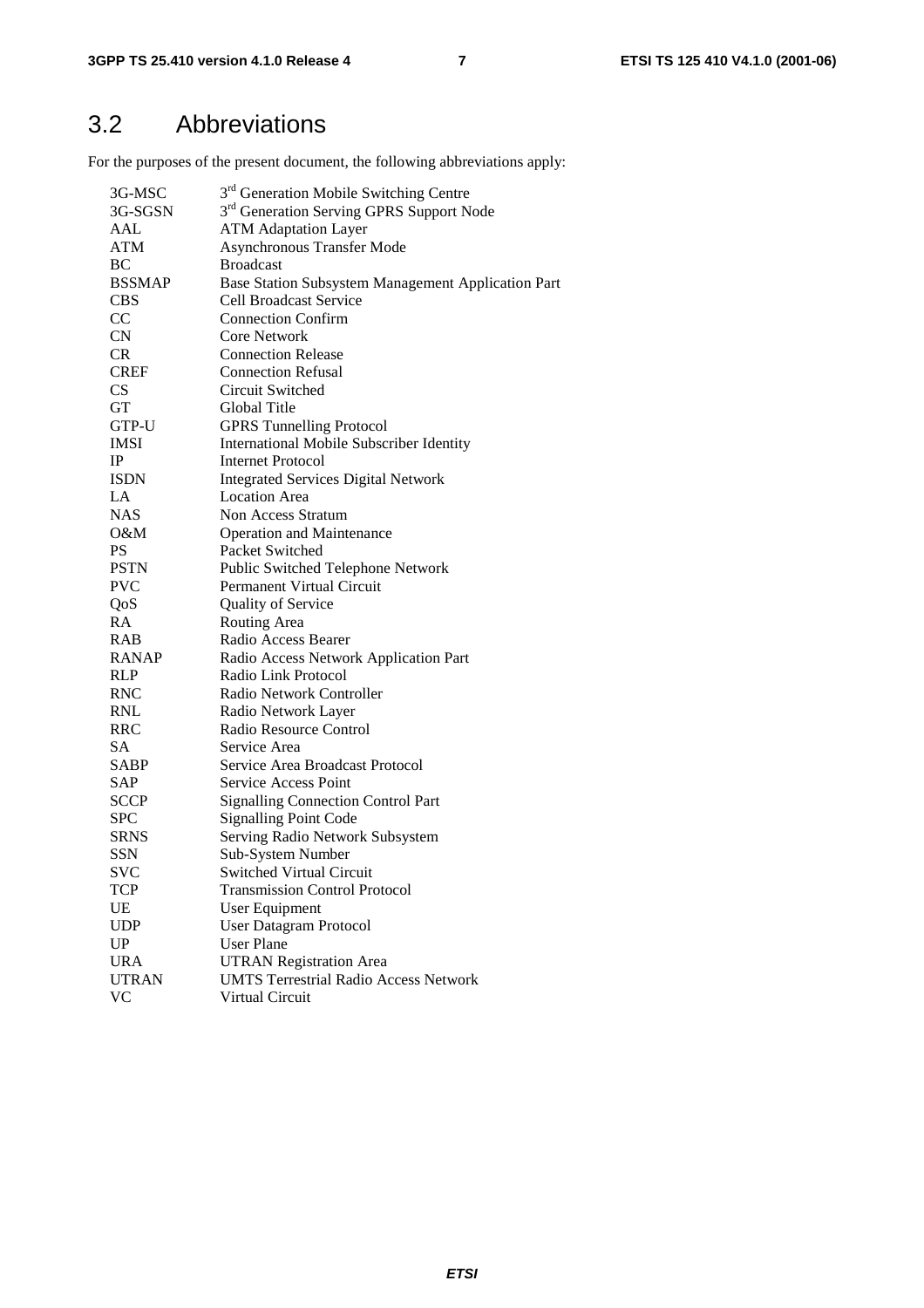# 4 General Aspects

### 4.1 UTRAN Architecture

### 4.1.1 Iu Interface Architecture

The overall UMTS architecture and UTRAN architectures are described in [1]. This subclause specifies only the architecture of the Iu interface, and shall not constrain the network architecture of either Core or Radio Access Networks.

The I<sub>u</sub> interface is specified at the boundary between the Core Network and UTRAN. Figure 4.1 depicts the logical division of the  $I_u$  interface. From the Iu perspective, the UTRAN access point is an RNC.



**Iu Interface**

#### **Figure 4.1: Iu Interface Architecture**

The Iu interface towards the PS-domain of the core network is called Iu-PS, and the Iu interface towards the CS-domain is called Iu-CS. The differences between Iu-CS and Iu-PS are treated elsewhere in this specification. The Iu interface to the Broadcast domain is called Iu-BC.

There shall not be more than one Iu interface (Iu-CS) towards the CS domain and one Iu interface (Iu-PS) towards the PS-domain from any one RNC. There may be multiple Iu interfaces (Iu-BC) from an RNC towards the Broadcast domain.

In the separated core network architecture, this means that there shall be separate signalling and user data connections towards the PS and CS domains – this applies in both transport and radio network layers.

In the combined architecture, there shall be separate connections in the user plane towards the PS and CS domains (in both transport and radio network layers). In the control plane, there shall be separate SCCP connections to the two logical domains.

In either architecture, there can be several RNCs within UTRAN and so UTRAN may have several  $I<sub>u</sub>$  access points towards the Core Network. As a minimum, each Iu access point (in UTRAN or CN) shall independently fulfil the requirements of the relevant Iu specifications (25.41x series – see clause 7).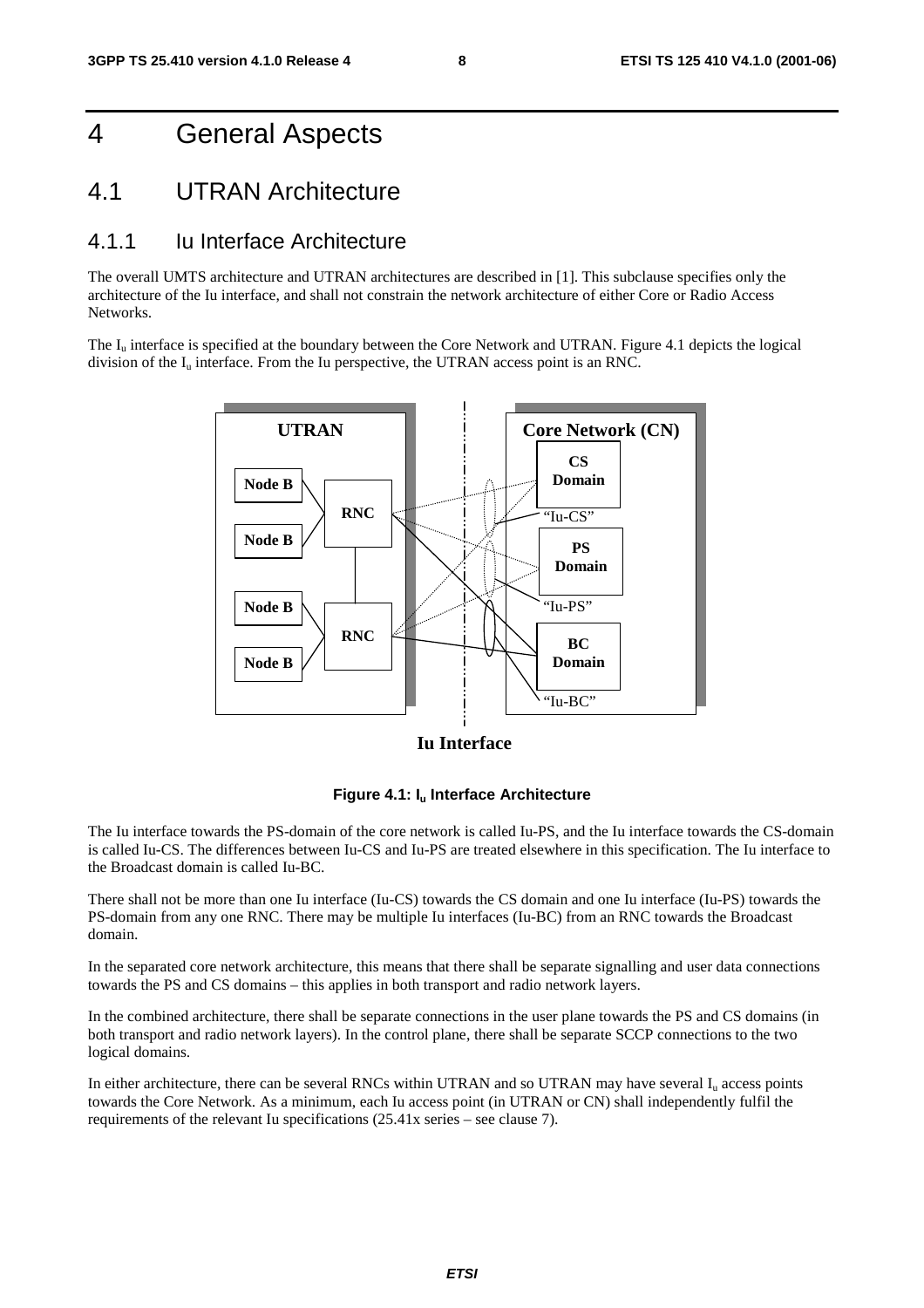### 4.1.2 I<sub>u</sub> connection principles

The Iu interface has a hierarchical architecture where one higher layer entity controls several lower layer entities. The hierarchy for the CN - UTRAN signalling connection end points is described below:

- Each CN Access Point may be connected to one or more UTRAN Access Points.
- For the PS and CS domains, each UTRAN Access Point shall not be connected to more than one CN Access Point per CN domain.
- For the BC domain, each UTRAN Access Point may be connected to one or more CN Access Points.

# 4.2 I<sub>u</sub> Interface General Principles

From a UTRAN perspective, maximising the commonality of the various protocols that flow on the Iu interface is desirable. This means at the minimum that:

- A common set of radio access bearer services will be offered by UTRAN to the Core Network nodes, regardless of their type (e.g. 3G-MSC or 3G-SGSN).

There will be a common functional split between UTRAN and the Core Network nodes, regardless of their type (e.g. 3G-MSC or 3G-SGSN).

Signalling in the radio network control plane shall not depend on the specific choice of transport layers.

# 4.3 I<sub>u</sub> Interface Specification Objectives

The following objectives are partly derived from [2].

The  $I_{\text{u}}$  interface shall be specified such that it can support:

- the interconnection of RNCs with Core Network Access Points within a single PLMN.
- the interconnection of RNCs with Core Network Access Points irrespective of the manufacturer of any of the elements.
- all UMTS services.

The  $I_{\rm u}$  interface shall facilitate the use of the same RNC, MSC or SGSN in all PLMNs.

The Iu interface shall facilitate the sharing of transport technology between Iu-PS and Iu-BC.

The  $I_{\text{u}}$  interface shall allow interworking to the GSM Core Network.

Independence between the protocol layers and between control and user planes shall be maintained on the Iu interface.

The I<sub>u</sub> interface shall allow independent evolution of technologies within the Core, Radio Access and Transport Networks.

The  $I_u$  interface shall allow separate evolution of O&M facilities.

The  $I_{\rm u}$  interface shall be standardised as an open and multi-vendor interface.

The Iu interface specifications shall facilitate the migration of some services from the CS-domain to the PS-domain. In particular, the RANAP protocol shall be common to both PS and CS domains, and the I<sub>u</sub> user plane protocol(s) shall be independent of the core network domain (PS or CS), except where a specific feature is only required for one domain.

# 4.4 I<sub>u</sub> Interface Capabilities

The following capabilities are derived from the requirements described in [2].

The  $I_u$  interface supports: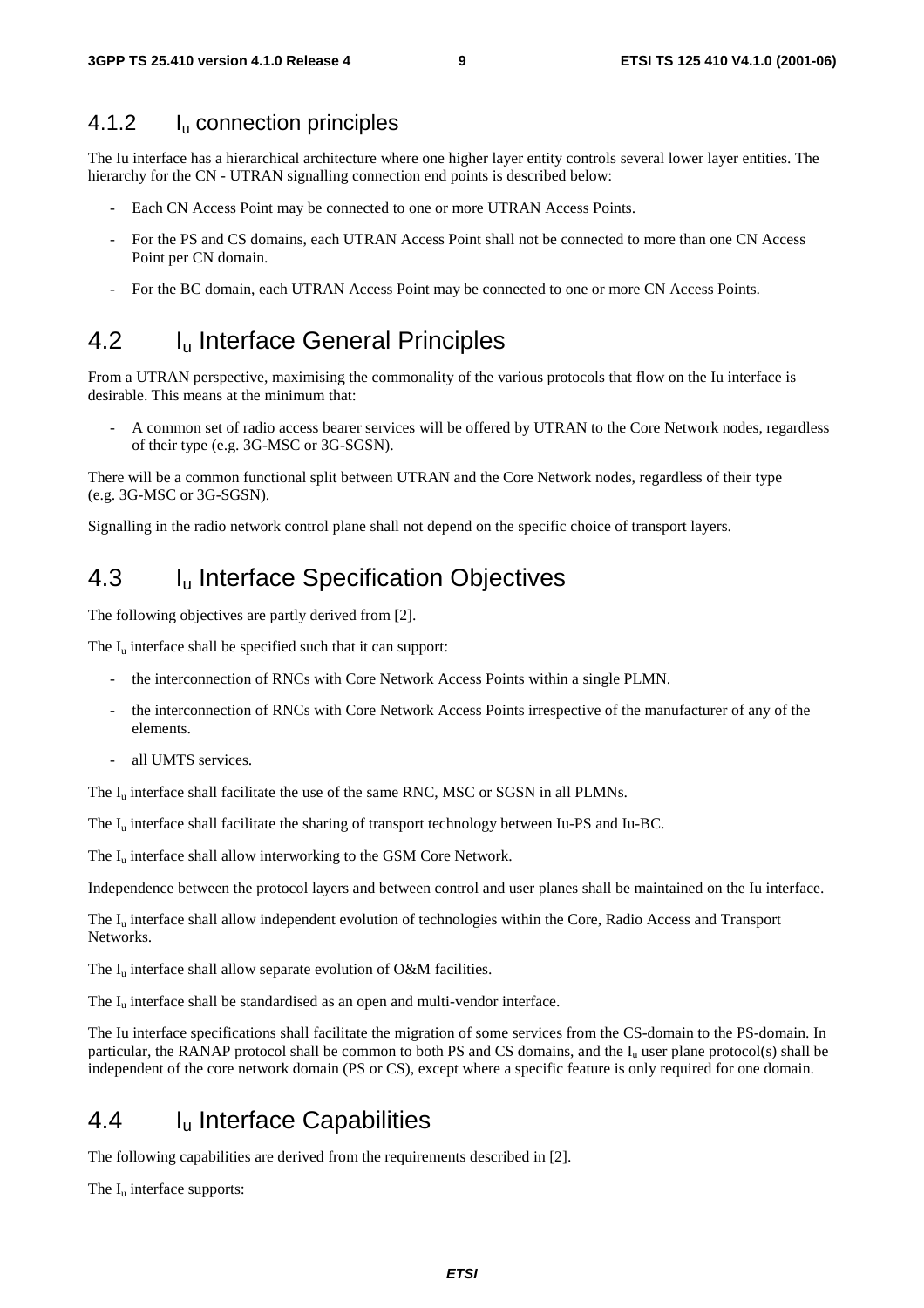- procedures to establish, maintain and release Radio Access Bearers;
- procedures to perform intra-system handover, inter-system handover and SRNS relocation;
- procedures to support the Cell Broadcast service;
- a set of general procedures, not related to a specific UE;
- the separation of each UE on the protocol level for user specific signalling management;
- the transfer of NAS signalling messages between UE and CN;
- location services by transferring requests from the CN to UTRAN, and location information from UTRAN to CN. The location information may comprise a geographical area identifier or global co-ordinates with uncertainty parameters;
- simultaneous access to multiple CN domains for a single UE;
- mechanisms for resource reservation for packet data streams.

### 4.5 Iu Interface Characteristics

#### 4.5.1 Use of Transport Network User Plane as Signalling Bearer

#### 4.5.1.1 Use of SCCP

#### 4.5.1.1.1 General

The SCCP is used to support signalling messages between the CNs and the RNC. One user function of the SCCP, called Radio Access Network Application Part (RANAP), is defined. The RANAP uses one signalling connection per active UE and CN for the transfer of layer 3 messages.

Both connectionless and connection-oriented procedures are used to support the RANAP. TS 25.413 explains whether connection oriented or connectionless services should be used for each layer 3 procedure.

RANAP may use SSN, SPC and/or GT and any combination of them as addressing schemes for the SCCP. Which of the available addressing scheme to use for the SCCP is an operator matter.

When GT addressing is utilised, the following settings shall be used:

- SSN Indicator  $= 1$  (RANAP SSN as defined in [13] shall always be included).
- Global Title Indicator = 0100 (GT includes translation type, numbering plan, encoding scheme and nature of address indicator).
- Translation Type  $= 0000 0000$  (not used).
- Numbering Plan =  $0001$  (E.163/4).
- Nature of Address Indicator =  $000\,0100$  (International Significant Number).
- Encoding Scheme  $= 0001$  or 0010 (BCD, odd or even).
- Routing indicator = 0 or 1 (route on GT or PC/SSN).

When used, the GT shall be the E.164 address of the relevant node.

The following subclauses describe the use of SCCP connections for RANAP transactions. Subclause 4.5.1.2 describes the connection establishment procedures. Subclause 4.5.1.3 describes the connection release procedures. Subclause 4.5.1.4 describes abnormal conditions.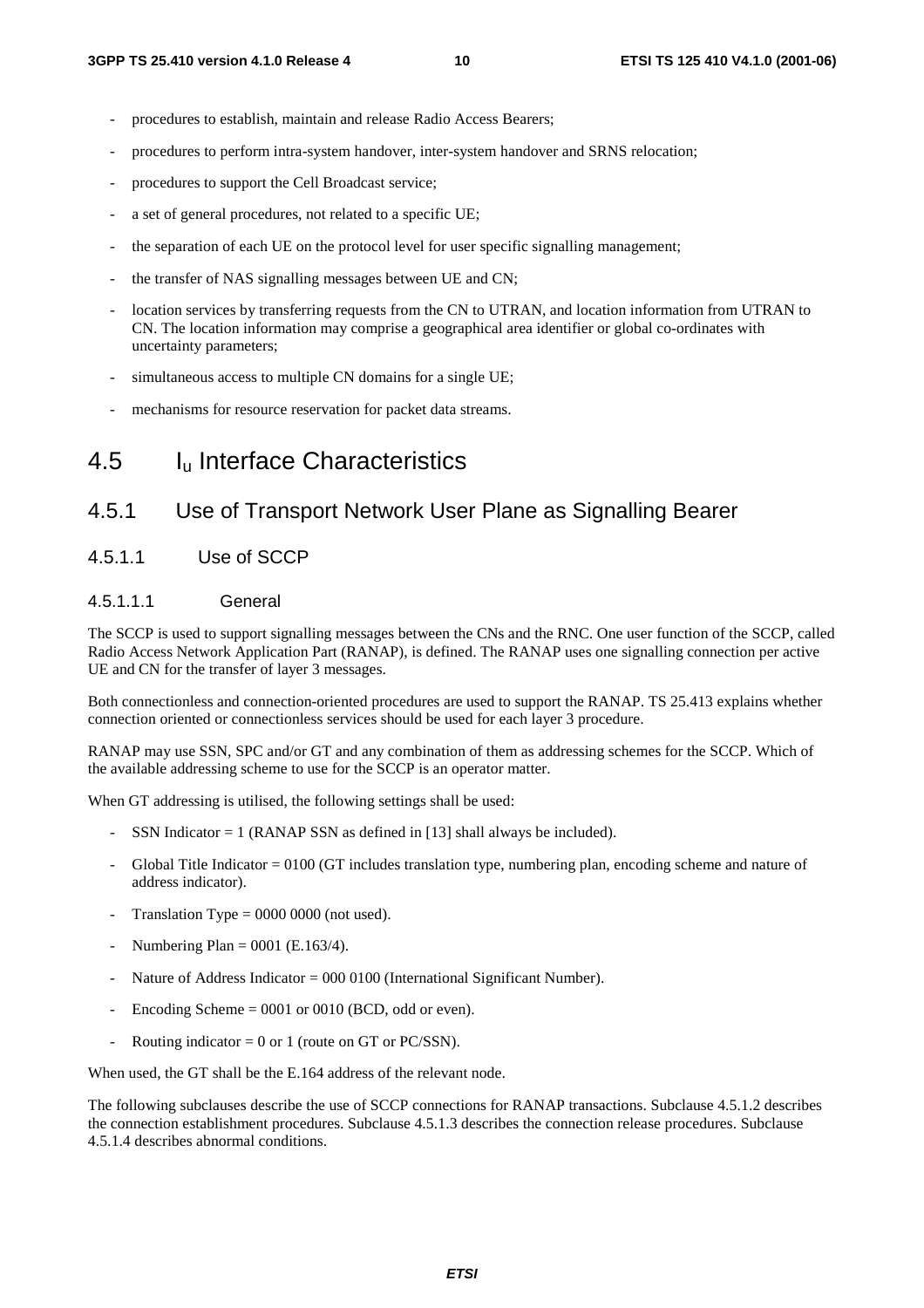#### 4.5.1.1.2 SCCP connection establishment

A new SCCP connection is established when information related to the communication between a UE and the network has to be exchanged between RNC and CN, and no SCCP connection exists between the CN and the RNC involved, for the concerned UE.

Various SCCP connection establishment cases have to be distinguished:

- i) RNC Initiated SCCP Signalling Connection;
- ii) CN Initiated SCCP Signalling Connection.

The above cases are the only cases currently identified for SCCP connection establishment. Others may emerge in the future.

#### 4.5.1.1.2.1 Establishment procedure in case i

The SCCP signalling connection establishment is initiated, by the RNC, at the reception of the first layer 3 non access stratum message from the UE.

#### **Initiation**

The RNC sends SCCP connection request message to the Core Network. A RANAP message is included in the user data field of the SCCP connection request message.

#### **Termination**

#### **- successful outcome**

The SCCP connection confirm message, which may optionally contain a connection oriented RANAP message in the user data field, is returned to the RNC.

#### **- unsuccessful outcome**

If the SCCP signalling connection establishment fails, an SCCP connection refusal message will be sent back to the RNC. This message may contain a RANAP message in the user data field.

For more information on how the RANAP procedure Initial UE message is handled, please see the elementary procedure Initial UE message in TS 25.413 [6].

> RNC CN CR {SSN=RANAP, a1=x, RANAP message} -------------------------------------------> CC {a1=y,a2=x, RANAP message or no user data} <----------------------------------------- or CREF{a2=x, RANAP message or no user data} <----------------------------------------- a1 = source local reference, a2 = destination local reference, x = SCCP connection reference at the RNC, y = SCCP connection reference at the CN.

#### **Figure 4.2: Setting-up of RNC Initiated SCCP Signalling Connection**

#### 4.5.1.1.2.2 Establishment procedure in case ii

The SCCP signalling connection establishment is initiated, by the Core Network, in connection with performing a Relocation.

#### **Initiation**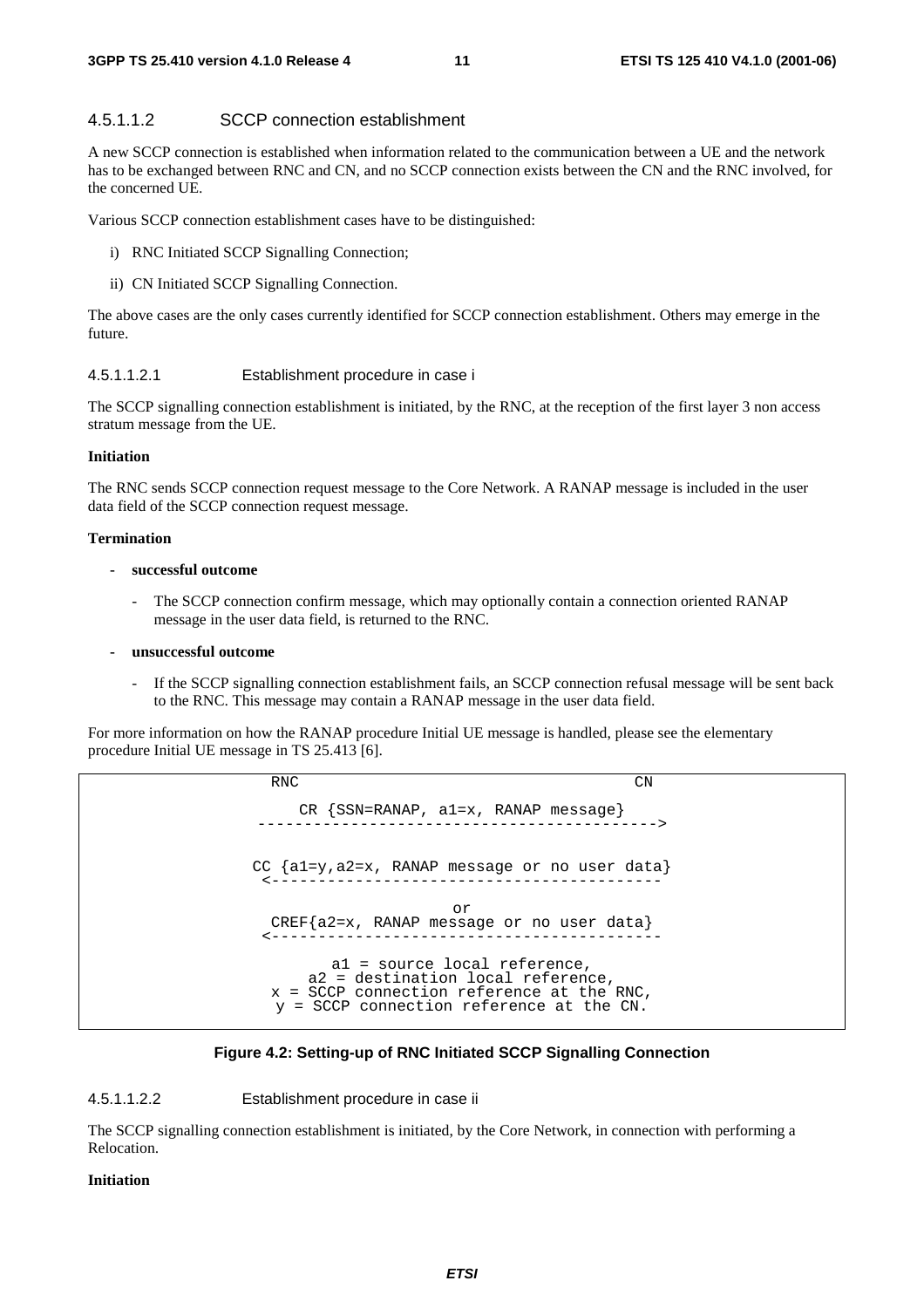The Core Network initiates the connection establishment by sending an SCCP connection request message to the RNC. Optionally, a RANAP message may be included in the user data field of the SCCP connection request message.

#### **Termination**

- **successful outcome** 
	- The SCCP connection confirm message, which may optionally contain a connection oriented RANAP message in the user data field, is returned to the Core Network.
- **unsuccessful outcome** 
	- If the SCCP signalling connection establishment fails, an SCCP connection refusal message will be sent back to the Core Network. This message may contain a RANAP message in the user data field.

RNC CN CR {SSN=RANAP, a1=y,RANAP message or no user data} <----------------------------------------- CC {a1=x, a2=y, RANAP message or no user data} ------------------------------------------> or CREF{a2=y, RANAP message or no user data} ------------------------------------------> a1 = source local reference, a2 = destination local reference, x = SCCP connection reference at the RNC, y = SCCP connection reference at the CN.

#### **Figure 4.3: Setting-up of CN Initiated SCCP Signalling Connection**

#### 4.5.1.1.3 SCCP connection release

This procedure is always initiated at the Core Network side.

An SCCP connection is released when the CN realises that a given signalling connection is no longer required.

The CN sends a SCCP Released message.

#### 4.5.1.1.4 General SCCP Abnormal Conditions

If a user-out-of-service information or signalling-point-inaccessible information is received by the RANAP, no new attempt to establish SCCP connections towards the affected point code will be started until the corresponding user-inservice information or signalling-point-accessible information is received.

When a user-out-of-service information or signalling-point-inaccessible is received by the RNC, an optional timer may be started. When the timer expires, all the SCCP connections towards the affected point code will be released. When the user-in-service or signalling-point-accessible is received, the timer is stopped.

If for any reason an SCCP connection is released, the optional timer expires or a connection refusal is received while any of the RANAP procedures are being performed or while a dedicated resource is still allocated, the following actions are taken:

#### **At RNC:**

- Any RNC procedure relating to that connection is abandoned.
- The UTRAN resources allocated to the connection are released.

#### **At Core Network:**

The resources associated with the SCCP connection are cleared as soon as possible.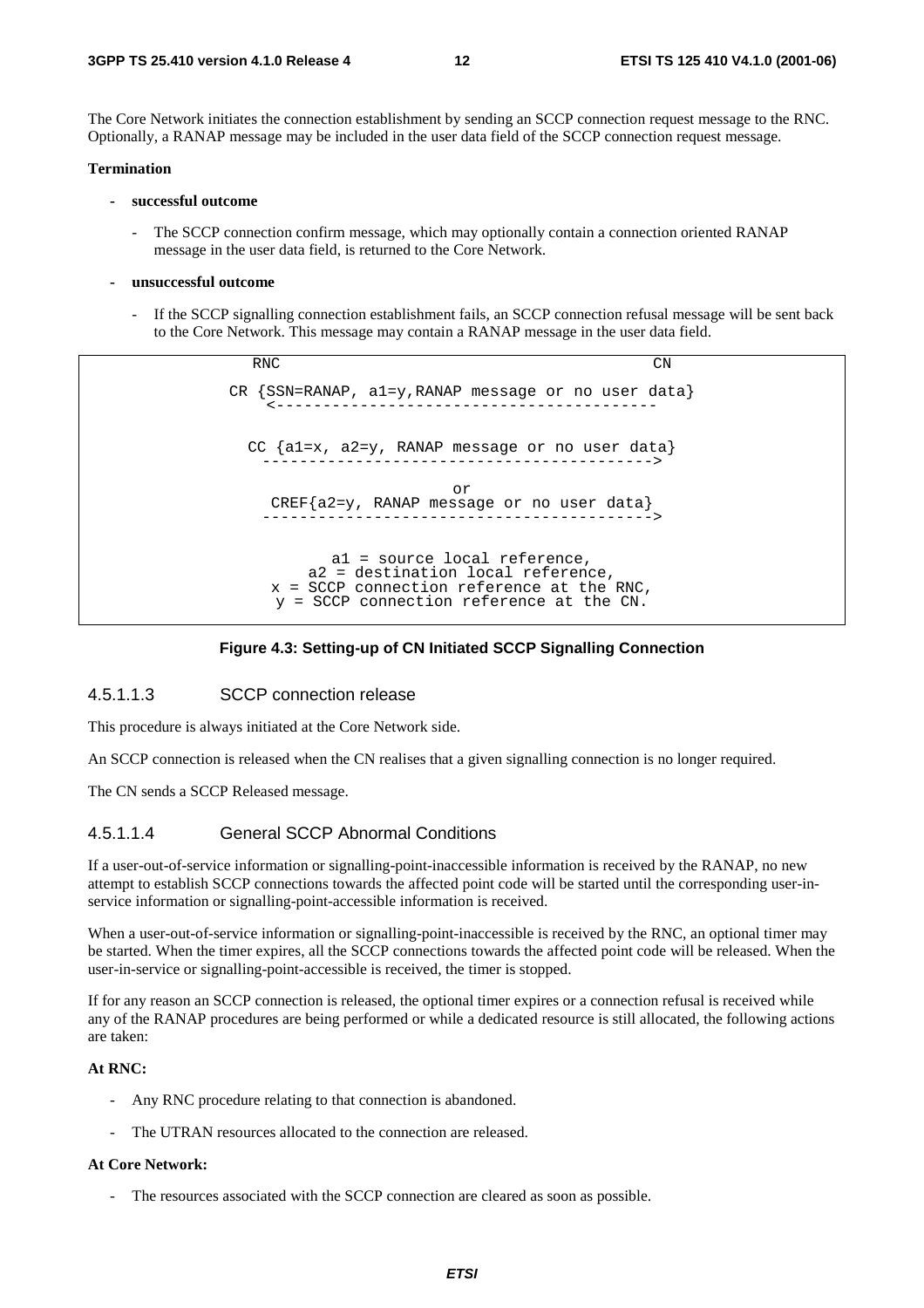### 4.5.2 Use of Transport Network User Plane as User Data Bearer

#### 4.5.2.1 Use of AAL2

AAL2 is used as the user data bearer towards the CS domain.

Q.2630.2 is used as the protocol for dynamically setup AAL-2 connections over Iu towards the CS domain. Q.2630.2 adds new optional capabilities to Q.2630.1.

#### 4.5.2.2 Use of GTP-U

GTP-U is used as the user data bearer towards the PS domain.

RANAP Signalling is used to establish, modify and release the GTP-U tunnels towards the PS domain.

### 4.5.3 Use of Transport Network User Plane on Iu-BC

TCP/IP is used as the bearer for the radio network layer protocol over  $I_u$ -BC.

The TCP connection is normally established by the CN using standard TCP procedures.

A new TCP connection is established by the RNC only when there is information (e.g. failure or restart indications) that needs to be sent from RNC to the CN, and there is no existing TCP connection. The RNC shall establish the connection using standard TCP procedures.

The node that established the connection shall release the TCP connection.

# 5 Functions of the Iu Interface Protocols & Functional Split

### 5.1 General

This subclause defines the functional split between the core network and the UMTS radio access network. In addition, the possible interaction between the functions is defined. The functional split is shown in table 5.1.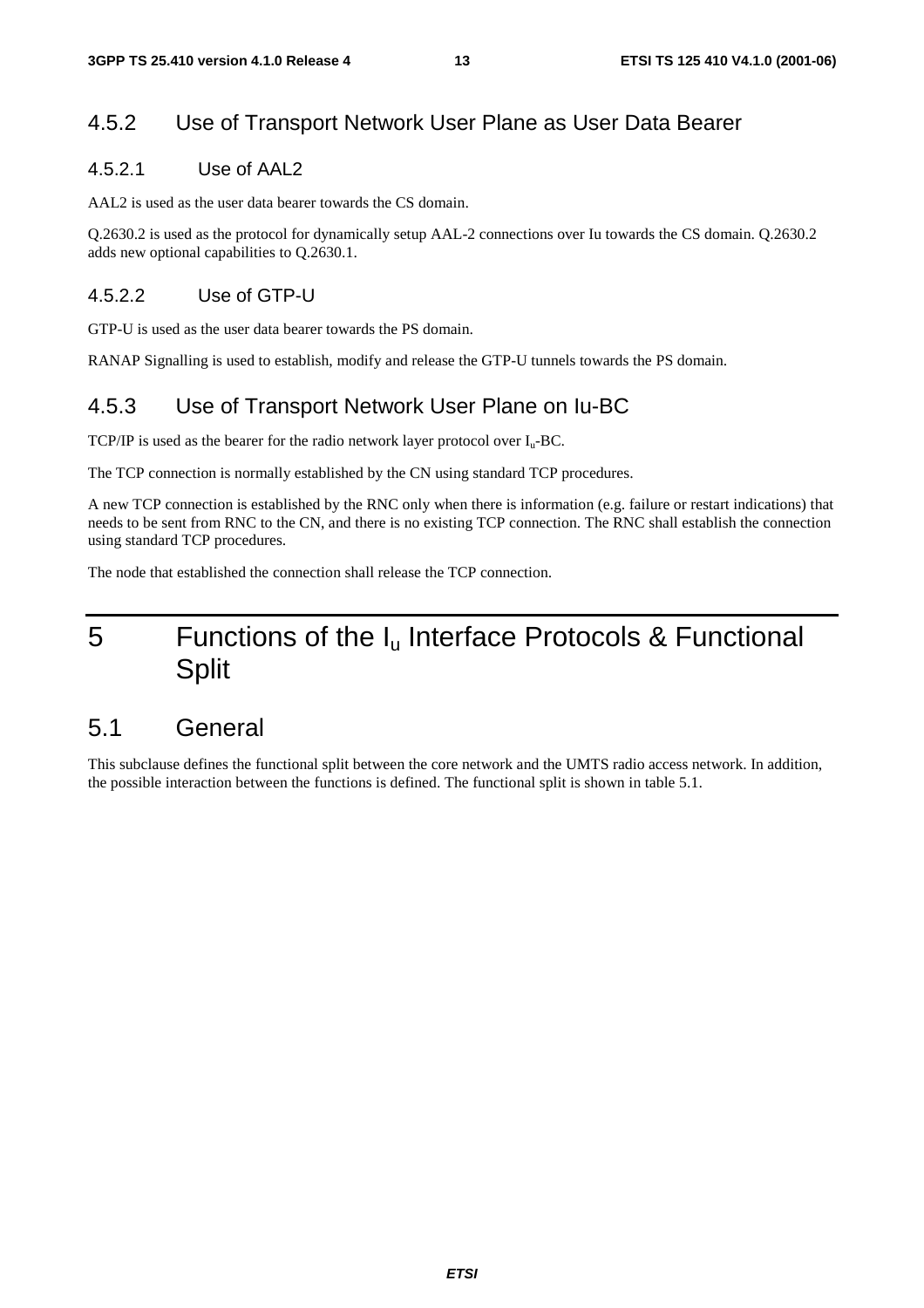| <b>Function</b>                                                 | <b>UTRAN</b>            | CN |  |  |  |  |
|-----------------------------------------------------------------|-------------------------|----|--|--|--|--|
| <b>RAB management functions:</b>                                |                         |    |  |  |  |  |
| RAB establishment, modification and release                     | Χ                       | X  |  |  |  |  |
| RAB characteristics mapping l <sub>u</sub> transmission bearers | X                       |    |  |  |  |  |
| RAB characteristics mapping Uu bearers                          | Χ                       |    |  |  |  |  |
| RAB queuing, pre-emption and priority                           | X                       | X  |  |  |  |  |
|                                                                 |                         |    |  |  |  |  |
| Radio Resource Management functions:                            |                         |    |  |  |  |  |
| Radio Resource admission control                                | Χ                       |    |  |  |  |  |
| <b>Broadcast Information</b>                                    | X                       | X  |  |  |  |  |
|                                                                 |                         |    |  |  |  |  |
| Iu link Management functions:                                   |                         |    |  |  |  |  |
| $Iu$ signalling link management                                 | X                       | X  |  |  |  |  |
| ATM VC management                                               | Χ                       | X  |  |  |  |  |
| AAL2 establish and release                                      | Χ                       | X  |  |  |  |  |
| AAL5 management                                                 | X                       | X  |  |  |  |  |
| <b>GTP-U Tunnels management</b>                                 | X                       | X  |  |  |  |  |
| <b>TCP Management</b>                                           | Χ                       | X  |  |  |  |  |
| <b>Buffer Management</b>                                        | X                       |    |  |  |  |  |
|                                                                 |                         |    |  |  |  |  |
| Iu U-plane (RNL) Management:                                    |                         |    |  |  |  |  |
| I <sub>n</sub> U-plane frame protocol management                |                         | X  |  |  |  |  |
| I <sub>u</sub> U-plane frame protocol initialization            | Χ                       |    |  |  |  |  |
|                                                                 |                         |    |  |  |  |  |
| <b>Mobility management functions:</b>                           |                         |    |  |  |  |  |
| Location information reporting                                  | Χ                       | X  |  |  |  |  |
| Handover and Relocation                                         |                         |    |  |  |  |  |
| Inter RNC hard HO, lur not used or not available                | X                       | Х  |  |  |  |  |
| Serving RNS Relocation (intra/inter MSC)                        | $\overline{\mathsf{x}}$ | Χ  |  |  |  |  |
| Inter system hard HO (UMTS-GSM)                                 | X                       | Χ  |  |  |  |  |
| Paging Triggering                                               |                         | X  |  |  |  |  |
|                                                                 |                         |    |  |  |  |  |
| <b>Security Functions:</b>                                      |                         |    |  |  |  |  |
| Data confidentiality                                            |                         |    |  |  |  |  |
| Radio interface ciphering                                       | Χ                       |    |  |  |  |  |
| Ciphering key management                                        |                         | Χ  |  |  |  |  |
| User identity confidentiality                                   | Χ                       | X  |  |  |  |  |
| Data integrity                                                  |                         |    |  |  |  |  |
| Integrity checking                                              | x                       |    |  |  |  |  |
| Integrity key management                                        |                         | X  |  |  |  |  |
|                                                                 |                         |    |  |  |  |  |
| <b>Service and Network Access functions:</b>                    |                         |    |  |  |  |  |
| CN Signalling data                                              | Χ                       | Χ  |  |  |  |  |
| Data Volume Reporting                                           | X                       |    |  |  |  |  |
| <b>UE Tracing</b>                                               | Χ                       | X  |  |  |  |  |
| Location reporting                                              | X                       | X  |  |  |  |  |
|                                                                 |                         |    |  |  |  |  |
| I <sub>n</sub> Co-ordination functions:                         |                         |    |  |  |  |  |
| Paging co-ordination                                            | Χ                       | X  |  |  |  |  |

#### **Table 5.1: Iu interface functional split**

### 5.2 RAB management Functions

#### 5.2.1 RAB establishment, modification and release function

The RAB, Radio Access Bearer, is defined to be set-up between UE and CN. Depending on subscription, service, requested QoS etc. different types of RABs will be used. It is the CN that controls towards the UTRAN the establishment, modification or release of a RAB.

The RAB identity is allocated by CN by mapping the value for the NAS Binding information (from the actual protocol IE for the respective CN domain) to the RAB ID as specified in [3]. The RAB identity is globally significant on both the radio bearer and on the Iu bearer for a given UE in a particular CN domain.

RAB establishment, modification and release is a CN initiated function.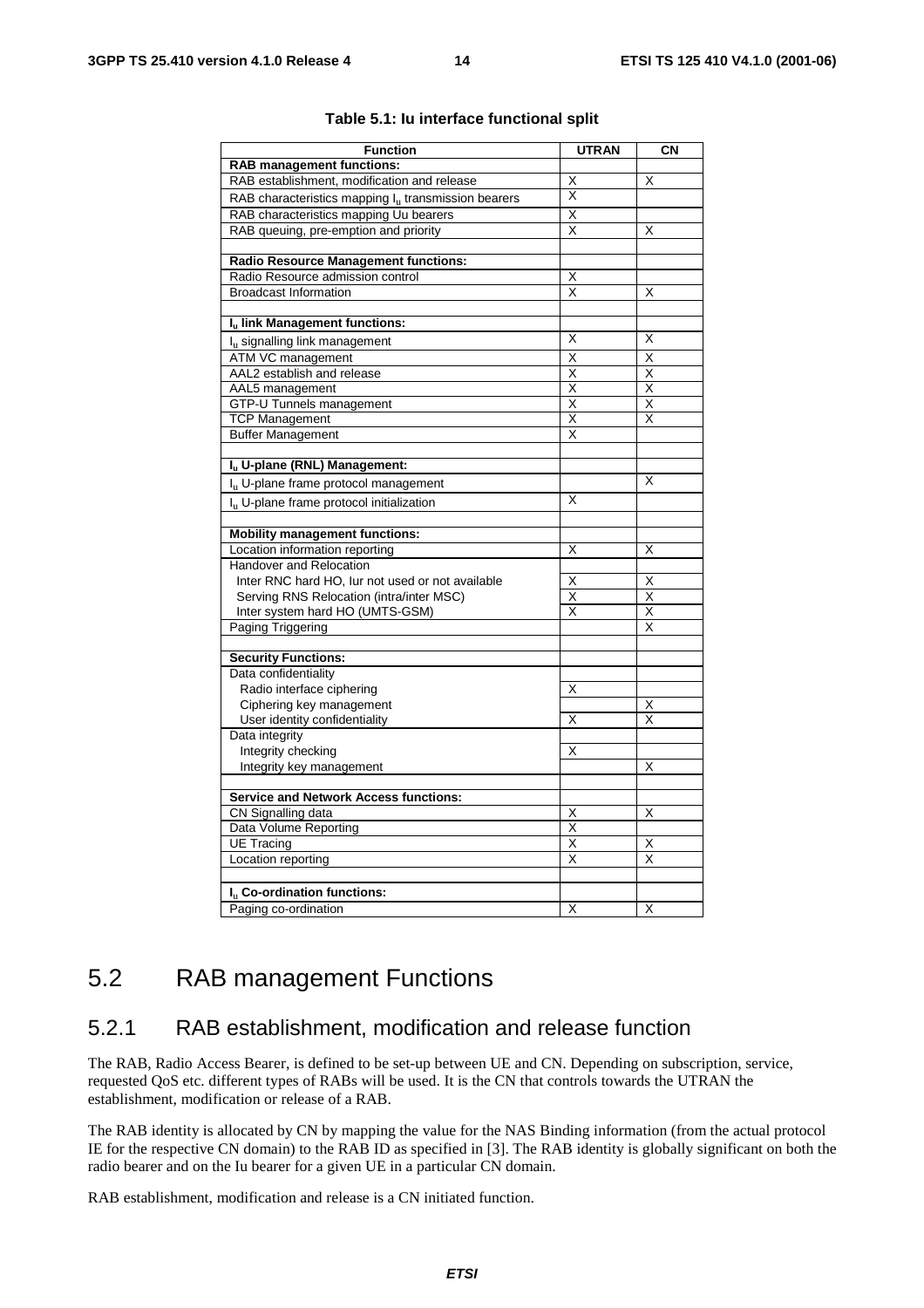RAB establishment, modification and release is a UTRAN executed function.

RAB release request is a UTRAN initiated function, triggered when UTRAN e.g. fails to keep the RAB established with the UE.

### 5.2.2 RAB characteristics mapping to Uu bearers function

The RAB characteristics mapping function is used to map the radio access bearers to the Uu bearers. The mapping is performed during the establishment of the RAB. UTRAN shall perform the mapping between the bearers.

RAB mapping to Uu transmission bearers is a UTRAN function.

### 5.2.3 RAB characteristics mapping to Iu transport bearers

The RAB characteristics mapping function is used to map the radio access bearers to the Iu interface transport bearers. The mapping is performed during the establishment of the RAB.

UTRAN shall perform this mapping between the bearers if AAL2 is used, since it is the UTRAN that establishes the AAL2 connections.

In case of RAB towards the PS domain, UTRAN shall perform the mapping between the radio access bearers and the IP layer.

RAB characteristics mapping to Iu transport bearers is a UTRAN function.

### 5.2.4 RAB queuing, pre-emption and priority function

The allocation/retention priority level of a RAB is determined by the CN based on e.g. subscription information , QoS information etc. Accordingly, the CN shall request RAB establishment or modification with an indication of the priority level and the pre-emption capability of that RAB and the queuing vulnerability. Queuing and resource pre-emption shall be performed by UTRAN accordingly.

RAB queuing, pre-emption and allocation/retention priority handling is a UTRAN controlled function.

RAB queuing, pre-emption and allocation/retention priority setting is a CN function.

### 5.3 Radio Resource Management over Iu

### 5.3.1 Radio resource admission control

When UTRAN receives a request to establish or modify a radio access bearer from the CN, the current radio resource situation is analysed and the admission control either accepts or rejects the request. This is called "Radio resource admission control" and is handled by the UTRAN. If the request is queued, it is handled by the RAB queuing, preemption and priority function.

### 5.3.2 Broadcast information management

This function consists in the broadcast from network toward UE of some information in the coverage area of the whole network or different parts of the network.

There are two kinds of Broadcast information management. UTRAN broadcast information, and Cell Broadcast information management. All UTRAN broadcast information management shall be handled locally within UTRAN. All Cell Broadcast information is controlled by CN and executed by UTRAN.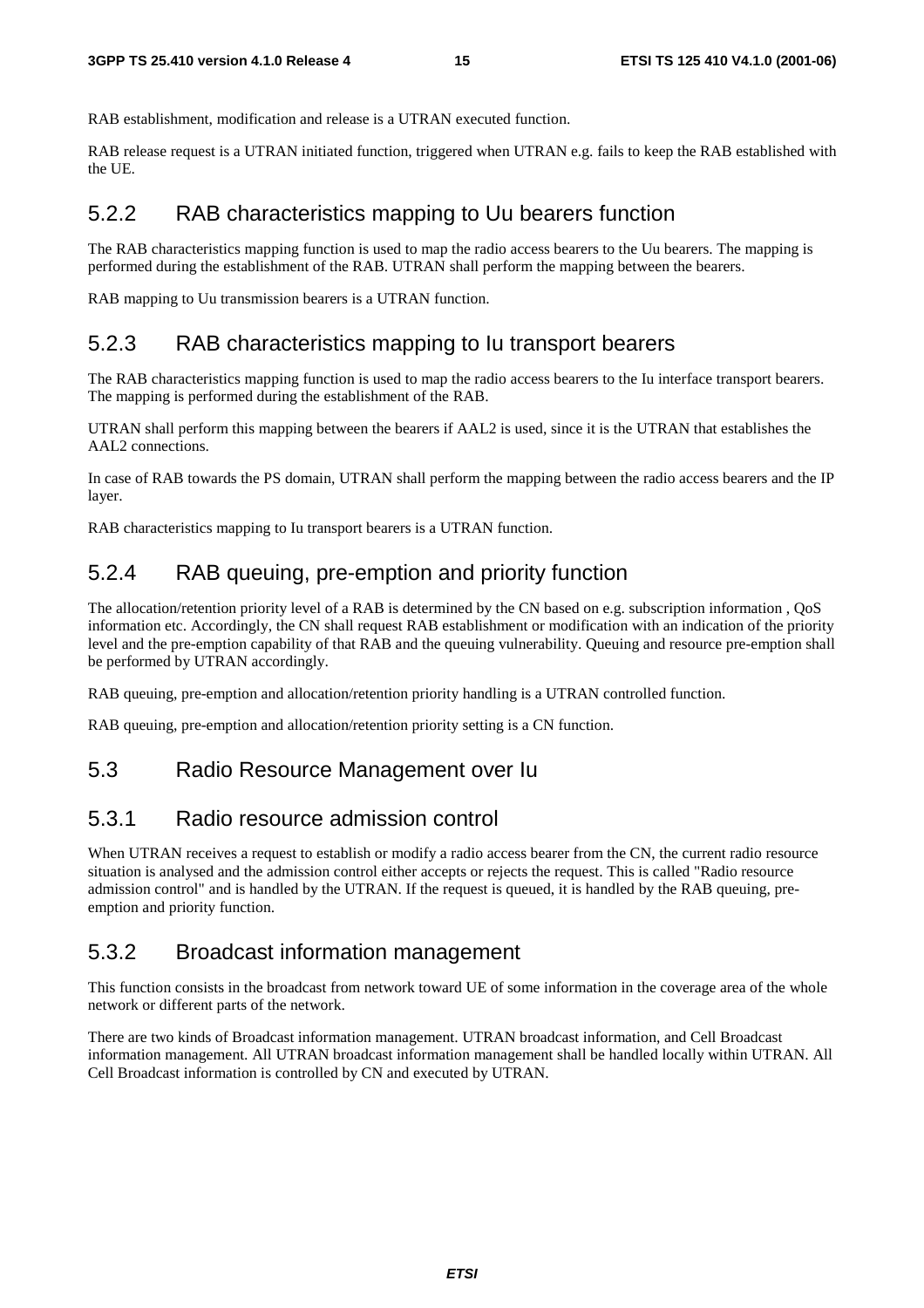# 5.4 Iu link Management functions

### 5.4.1 Iu Signalling Link Management function

The  $I<sub>u</sub>$  signalling link management function provides a reliable transfer of the radio network signalling between UTRAN and CN. Both CN and UTRAN manage the function.

This function is in particular responsible for Iu signalling connection establishment, which can be established either by the CN or the RNC and for  $I_u$  signalling connection release, which is controlled by CN possibly upon UTRAN request.

### 5.4.2 ATM Virtual Connection Management function

This function refers to handling of ATM Virtual Connections (VCs) between CN and UTRAN.

This function shall be used to establish, maintain and release the ATM VCs. For permanent VCs, it is regarded to be an O&M function.

This function also includes the selection of a Virtual Circuit to be used for a particular RAB. The selection of ATM VC upon an Iu radio access bearer service request, shall be done by UTRAN. The selected VC shall fulfil the requirements of the request. The VC may consist of several sublinks: such as SCCP connections, AAL2 connections or IP flows.

### 5.4.3 AAL2 connection establish and release function

This function is used to establish and release the AAL type 2 connections between CN and UTRAN upon an Iu radio access bearer service request. Both UTRAN and CN are taking part in the establishment of AAL2 connection. UTRAN shall initiate both establishment and release of AAL2 connections. The use of AAL2 for Iu transmission bearers depends on type of CN.

### 5.4.4 AAL5 management function

AAL5 connections between CN and UTRAN shall be pre-configured at system initialisation. Basic configuration is PVCs. For user data, SVC is possible.

The AAL5 management is a function handled by both the CN and the UTRAN.

### 5.4.5 GTP-U tunnels management function

This function is used to establish and release GTP-U tunnels between CN and UTRAN upon a radio access bearer service request. This involves assigning a tunnel identifier for each direction and the creation of a context containing the tunnel information. The tunnel identifier for the downlink is allocated by the UTRAN, and the tunnel identifier for the uplink is allocated by the CN. Both CN and UTRAN should maintain the context. The use of GTP-U for  $I<sub>u</sub>$  transport bearers depends on type of CN.

### 5.4.6 TCP Management Function

This function is used to establish and release the TCP connections between CN and UTRAN over  $I_u$ -BC.

The TCP management function exists in both UTRAN and CN.

### 5.4.7 Buffer Management

Congestion control shall be performed over the Iu user plane using buffer management and no flow control.

This function includes buffers to store received packet data units that at reception can not be processed due to e.g. congestion. In UTRAN, there must be a buffer management function handling received packets from the peer CN node.

The used mechanism is not in the scope of this document and not relevant to be standardised.

Buffer management is a UTRAN function.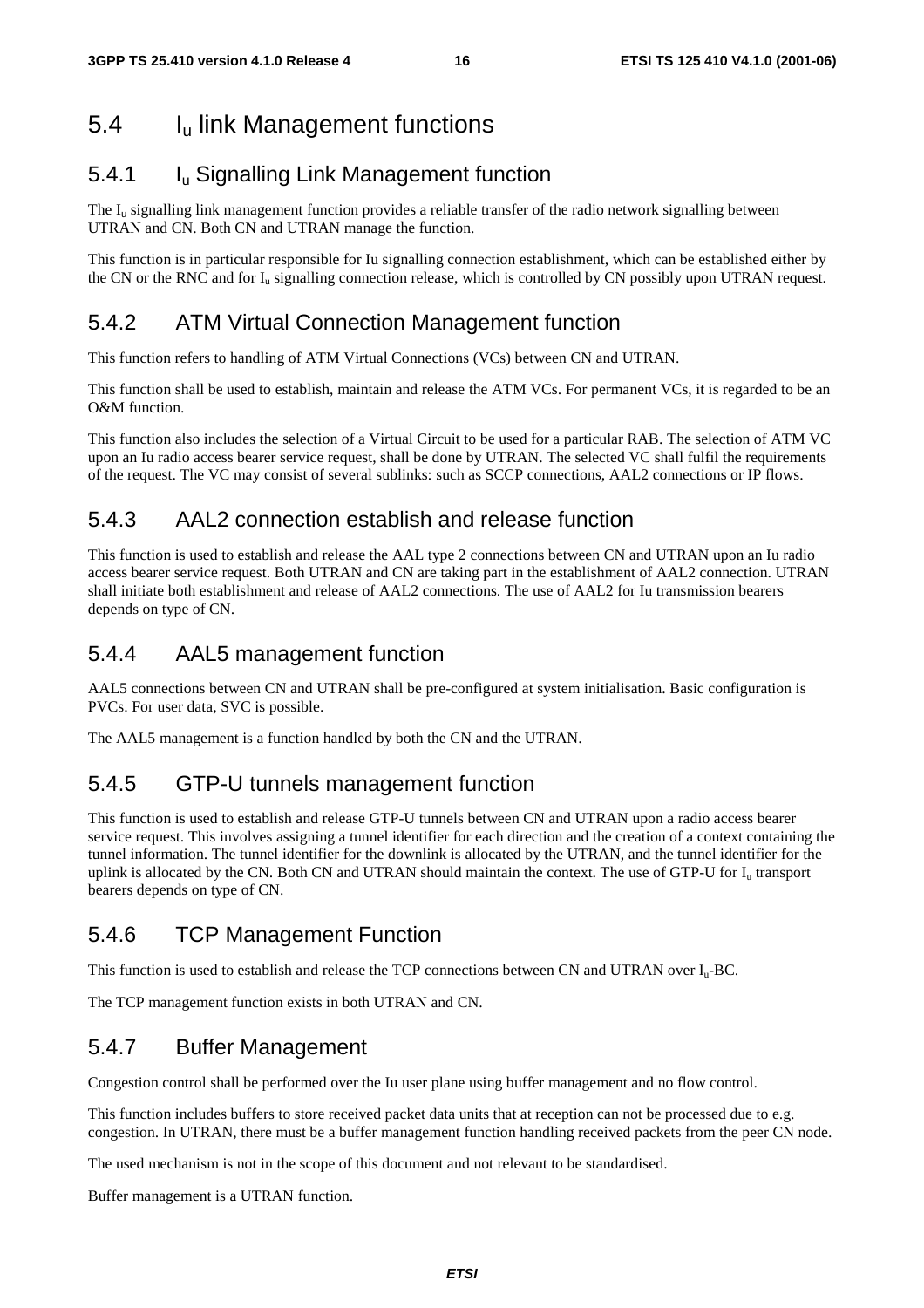# 5.5 Iu U-plane (RNL) Management Functions

### 5.5.1 Iu U-plane frame protocol mode selection function

The  $I_u$  UP in the Radio Network Layer provides modes of operation that can be activated on RAB basis. For a given RAB, the  $I_{\rm u}$  UP operates either in a Transparent or in Support mode.  $I_{\rm u}$  U-plane frame protocol mode is selected by the  $\overline{CN}$ 

This function is a CN function.

### 5.5.2 Iu U-plane frame protocol initialisation

 $I_{\rm u}$  U-plane frame protocol is initialised by the UTRAN. In certain cases, as described in [15], the  $I_{\rm u}$  U-plane frame protocol may be initialised by the CN.

# 5.6 Mobility Management Functions

### 5.6.1 Location information update function

Some functionality within the CN, needs information about the present location of an active UE, i.e. a UE with established signalling connection. The Location information update function is used to transfer this information from the UTRAN to the CN. It is the UTRAN responsibility to send this information initially at the signalling connection establishment for a UE and at any change of the UE location as long as the signalling connection exists. For this function, the location information shall be at Location and Routing Area level.

### 5.6.2 Handover and Relocation functions

#### 5.6.2.1 Inter RNC hard HO function, Iur not used or not available

This functionality includes procedures for handover from one RNC to other RNC when Iur interface is not used or is not available, i.e. soft handover is not possible. The connection is switched in the CN, so both UTRAN and CN are involved. Both intra and inter CN entity cases are applicable.

#### 5.6.2.2 Serving RNS Relocation function

This functionality allows moving the Serving RNS functionality from one RNC to an other RNC, e.g. closer to where the UE has moved during the communication. The Serving RNS Relocation procedure may be applied when active cell management functionality has created a suitable situation for it. Both UTRAN and CN are involved.

#### 5.6.2.3 Inter system Handover (e.g. GSM-UMTS) function

Inter system handover is performed when a mobile hands over between cells belonging to different systems such as GSM and UMTS. This may imply also a change of radio access type. For intersystem handover between UMTS and GSM, the GSM procedures are used within the GSM network. Both UTRAN and CN are involved.

NOTE: The GSM BSSMAP procedures are outside the scope of this specification.

### 5.6.3 Paging Triggering

The Core Network shall, when considered necessary, trigger the Location/Routing/RNC Area paging in the UTRAN system.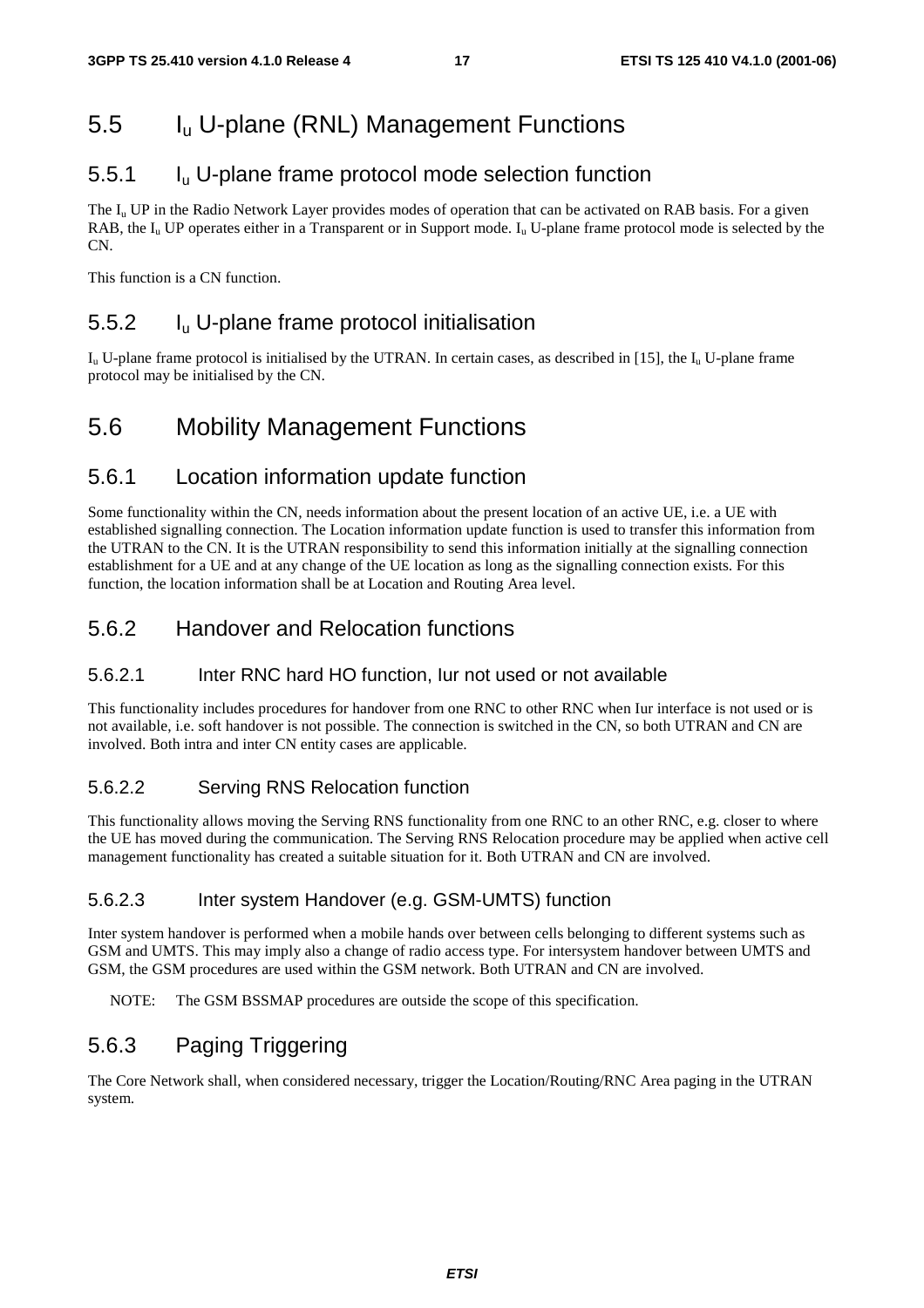# 5.7 Security Functions

### 5.7.1 Data Confidentiality

#### 5.7.1.1 Radio interface ciphering function

The radio interface shall be ciphered upon request of the Core Network. Both Signalling and user data may be subject to ciphering. The ciphering shall be done within UTRAN.

#### 5.7.1.2 Ciphering key management function

The ciphering key and the permitted algorithm shall be supplied by the CN. UTRAN selects the used algorithm.

### 5.7.2 Data integrity

#### 5.7.2.1 Integrity checking

The purpose of the integrity check is to make sure that the signalling continues between the same elements as by authentication. The integrity check shall be done within the UTRAN.

#### 5.7.2.2 Integrity key management

The integrity key and the permitted algorithm shall be supplied by the CN. UTRAN selects the used algorithm.

# 5.8 Service and Network Access Functions

### 5.8.1 Core Network signalling data transfer function

The NAS CN signalling data such as Call Control (CC), Session Management (SM), Mobility Management (MM), Short Message Services Point to Point and Supplementary Services (SS) shall be transparently conveyed between the CN and the UE. Over the Iu interface, the same Iu interface channel that is used for the UTRAN-CN signalling shall be used.

### 5.8.2 Data Volume Reporting

The data volume reporting function is used to report the volume of unacknowledged data to the CN. The function shall be in the UTRAN and is triggered from the CN.

### 5.8.3 UE Tracing

This feature allows tracing of various events related to the UE and its activities. This is an O&M functionality.

### 5.8.4 Location reporting function

The positioning function performs the determination of the geographical position for an UE. The location reporting function transfers the positioning information between the UTRAN and the CN according to CN commands. This function involves UTRAN and CN.

### 5.9 Co-ordination Functions

### 5.9.1 Paging Co-ordination function

The two CN domain architecture implies need for a page co-ordination, i.e. handling of page triggered by one CN node when UE has a signalling connection to the other CN node. The paging co-ordination is performed by UTRAN and/or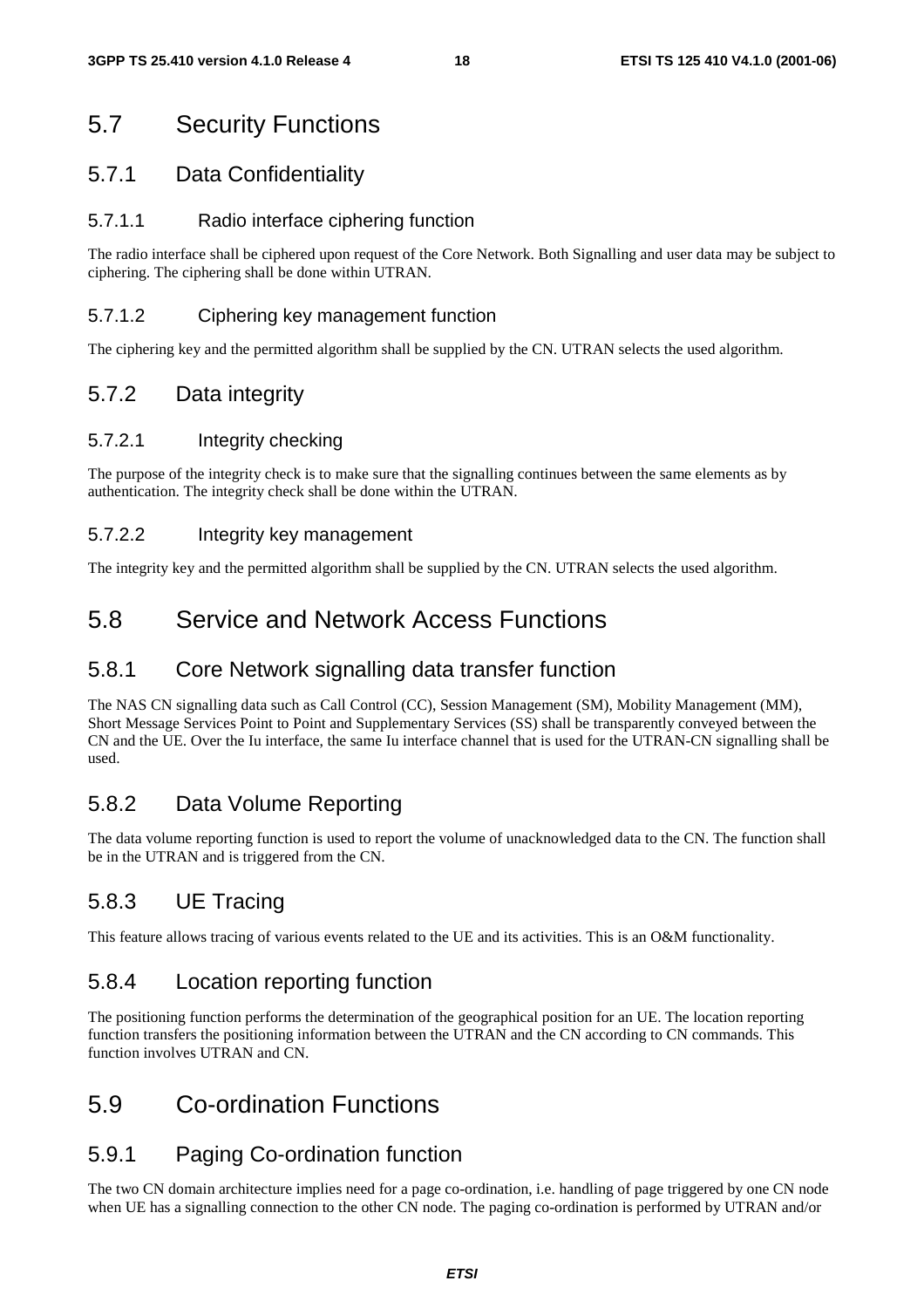optionally by CN. The Common ID is used for UTRAN paging co-ordination. The CN provides the UTRAN with the Common ID.

The paging co-ordination is a UTRAN function. Optionally the paging co-ordination may be performed in the CN.

# 6 I<sub>u</sub> Interface Protocol Structure

### 6.1 General

The Radio Network signalling over Iu consists of the Radio Access Network Application Part (RANAP). The RANAP protocol consists of mechanisms to handle all procedures between the CN and UTRAN. It is also capable of conveying messages transparently between the CN and the UE without interpretation or processing by the UTRAN.

Over the  $I_u$  interface the RANAP protocol is, e.g. used for:

- Facilitate a set of general UTRAN procedures from the Core Network such as paging -notification as defined by the notification SAP in [3].
- Separate each User Equipment (UE) on the protocol level for mobile specific signalling management as defined by the dedicated SAP in [3].
- Transfer of transparent non-access signalling as defined in the dedicated SAP in [3].
- Request of various types of UTRAN Radio Access Bearers through the dedicated SAP in [3].
- Perform the SRNS Relocation function.

The Radio Access Bearers are provided by the Access Stratum.

Over Iu-BC, a datagram mechanism is used, so there is no clear separation of control and user planes, and the SABP protocol is used for data transfer and signalling.

### $6.2$  Iu-CS

Figure 6.1 shows the protocol structure for  $I_u$ -CS, following the structure described in [1].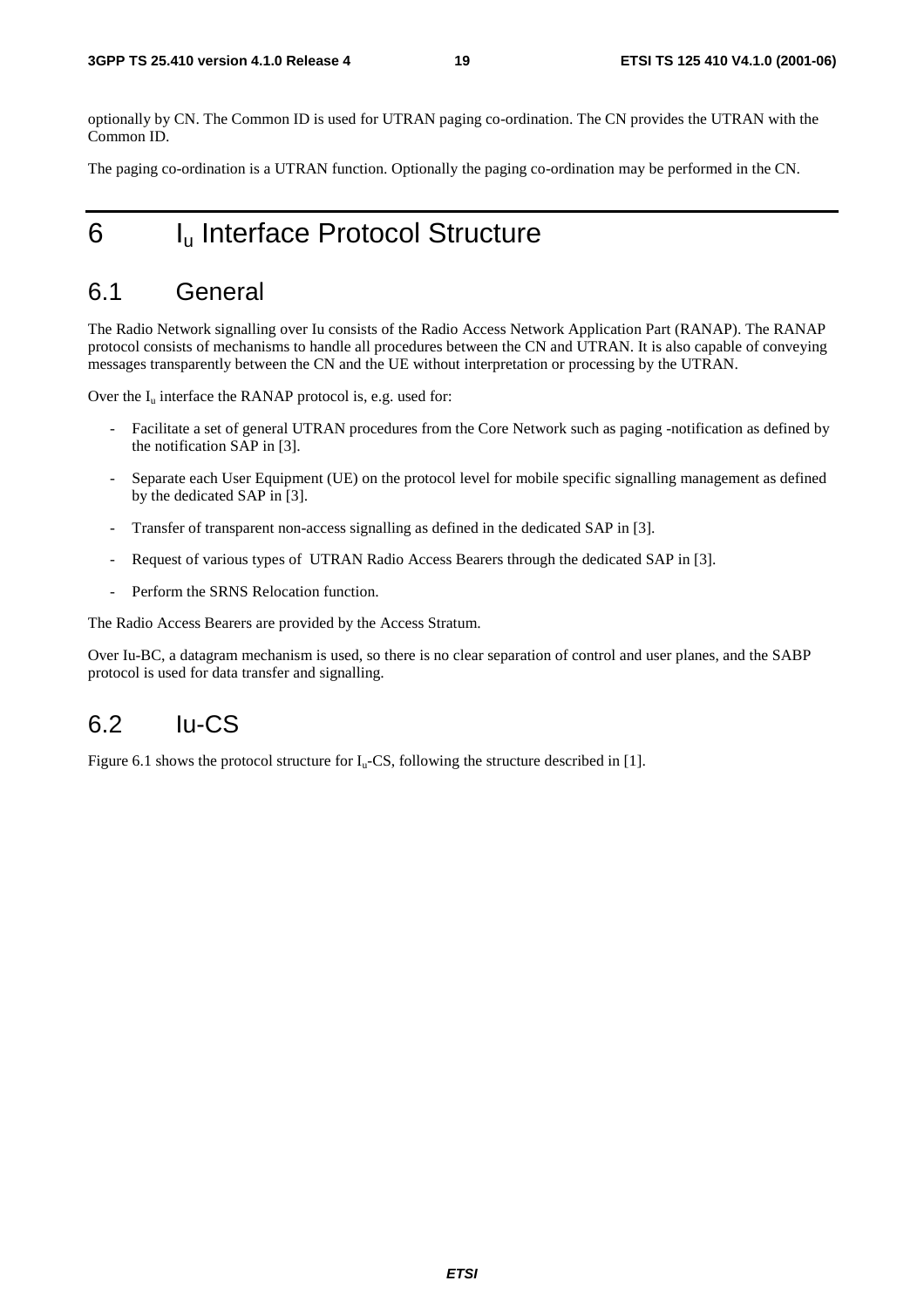

**Figure 6.1: Iu –Interface Protocol Structure towards CS Domain** 

# 6.3 Iu-BC

Figure 6.2 shows the protocol structure for the  $I_u$ -BC.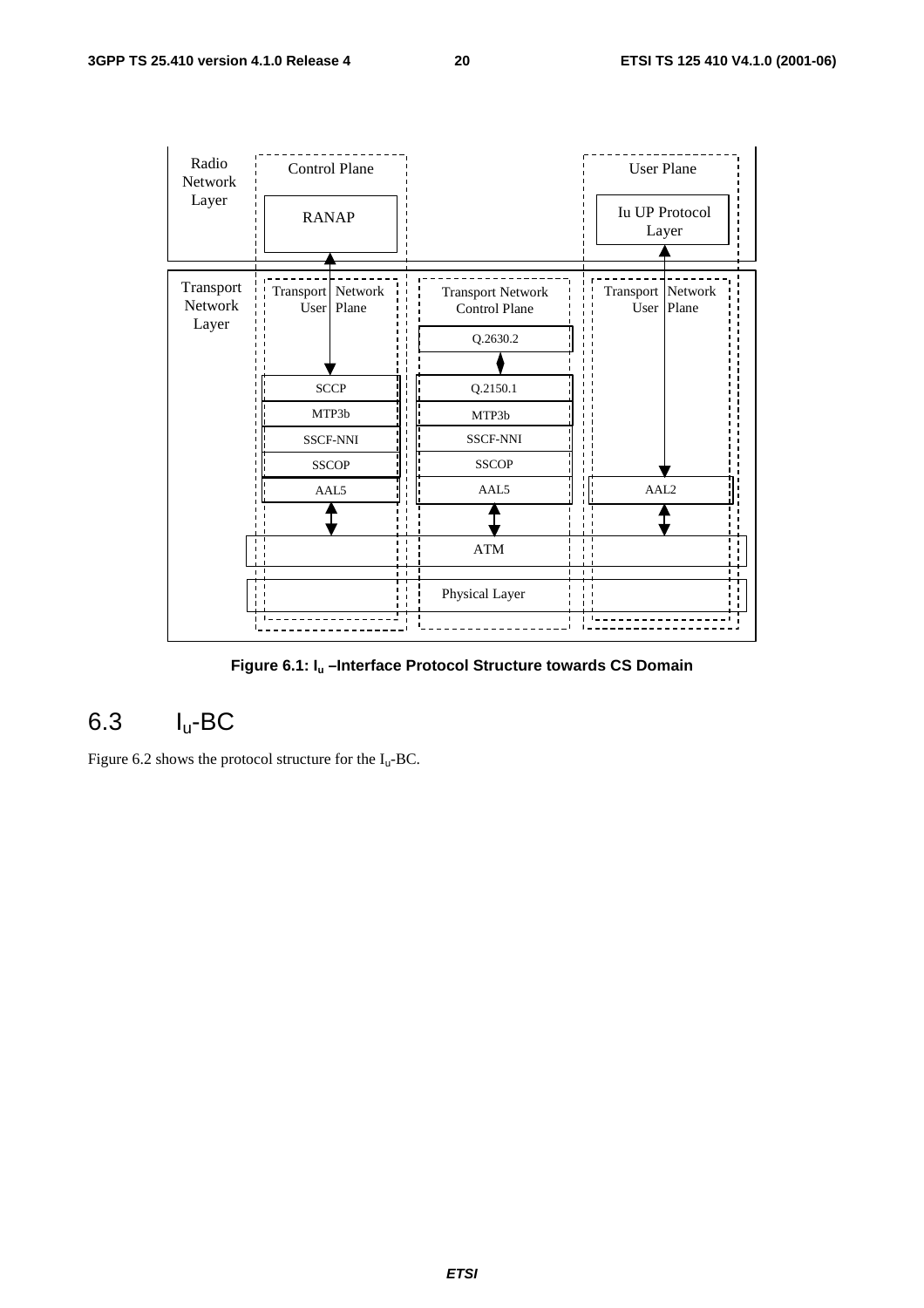

#### Figure 6.2: I<sub>u</sub> Interface Protocol Structure towards Broadcast Domain

# 6.4 Iu-PS

Figure 6.3 shows the protocol structure for Iu-PS, following the structure described in [1].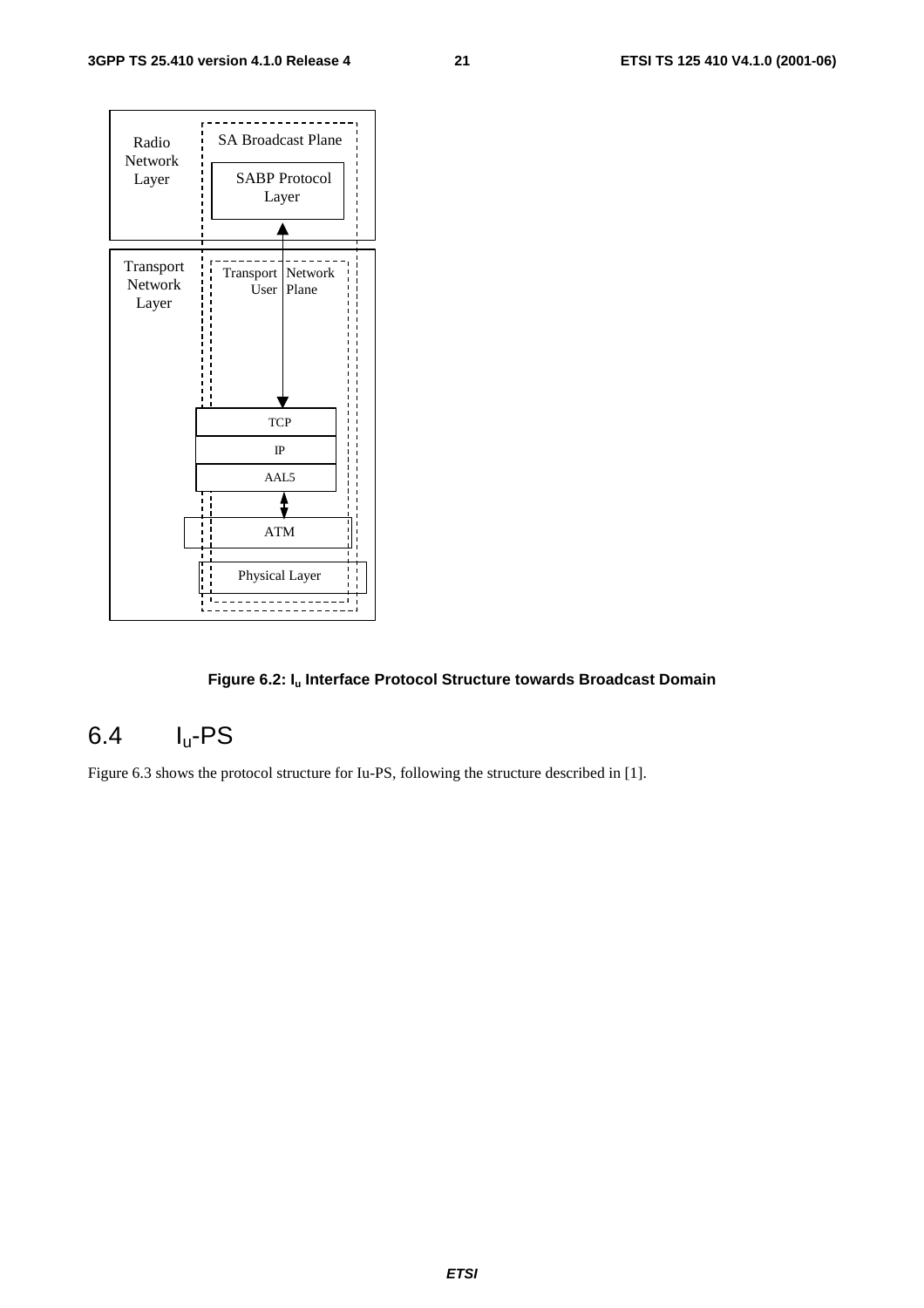

Figure 6.3: I<sub>u</sub> Interface Protocol Structure towards PS Domain

# 7 Other I<sub>u</sub> Interface Specifications

# 7.1 UTRAN I<sub>u</sub> Interface: Layer 1 (UMTS 25.411)

UMTS 25.411 [4] specifies the range of physical layer technologies that may be used to support the Iu interface.

# 7.2 UTRAN Iu Interface: Signalling Transport (UMTS 25.412)

UMTS 25.412 [5] specifies the signalling bearers for the RANAP and transport network control plane protocols for both Iu-PS and Iu-CS.

### 7.3 UTRAN Iu Interface: RANAP Specification (UMTS 25.413)

UMTS 25.413 [6] specifies the RANAP protocol for radio network control plane signalling over the Iu interface.

# 7.4 UTRAN I<sub>u</sub> Interface: Data Transport and Transport Signalling (UMTS 25.414)

UMTS 25.414 [7] specifies the transport bearers for the user plane of the Iu interface. It also specifies the protocol used to control these transport bearers.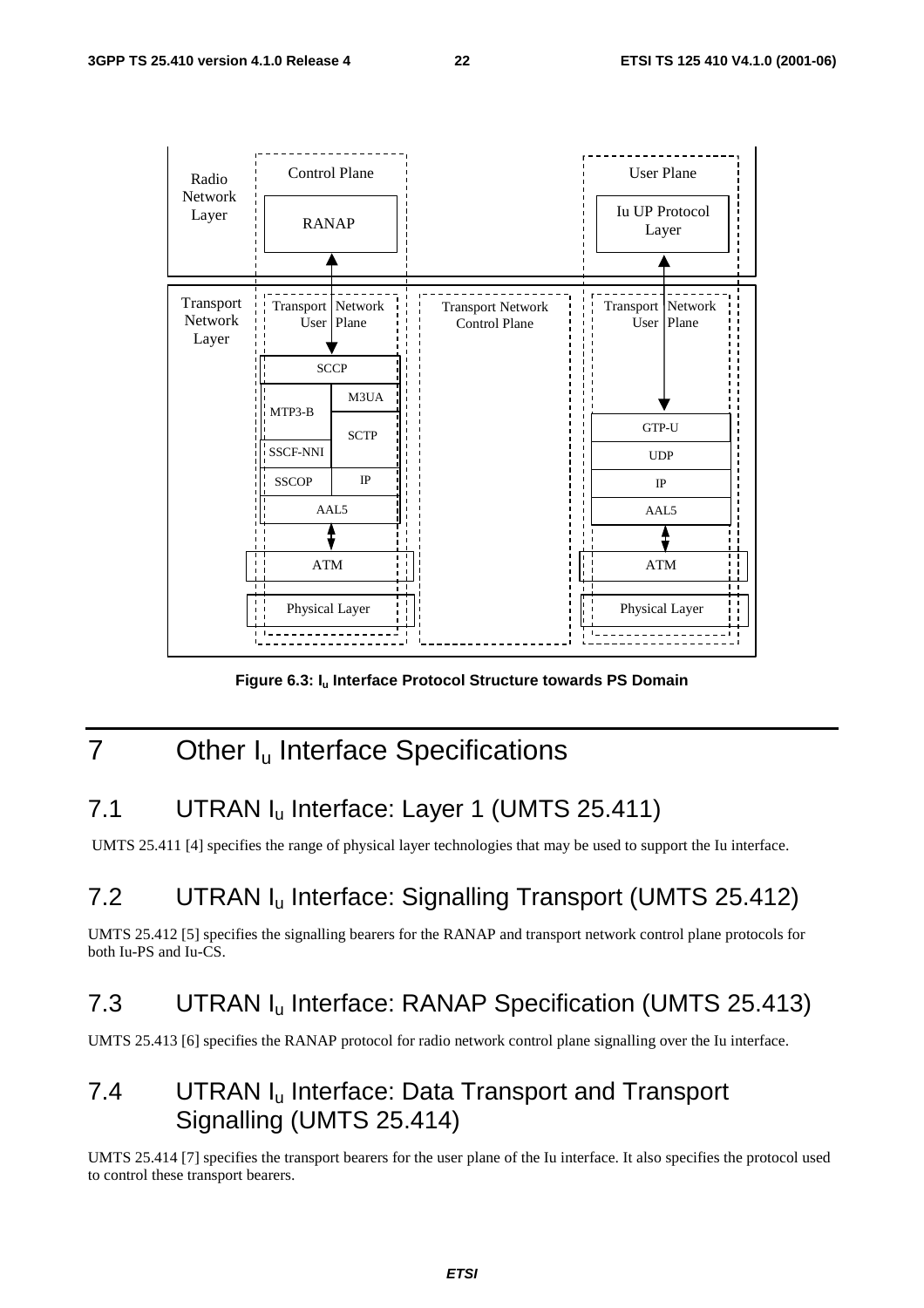# 7.5 UTRAN I<sub>u</sub> Interface: CN-UTRAN User Plane Protocol (UMTS 25.415)

UMTS 25.415 [8] specifies the user plane frame handling protocol for the Iu interface.

# 7.6 UTRAN Iu Interface: Service Area Broadcast Protocol SABP (UMTS 25.419)

UMTS 25.419 [14] specifies the communication requirements over the Iu interface towards the BC domain.

# 7.7 Summary

The present document, UMTS 25.410, specifies the general aspects and principles of the  $I_u$  interface as a whole.

The relationship between the other technical specifications that define the UTRAN Iu interface is shown in figure 7.1.



**Figure 7.1: Summary of Iu Interface Specification Structure**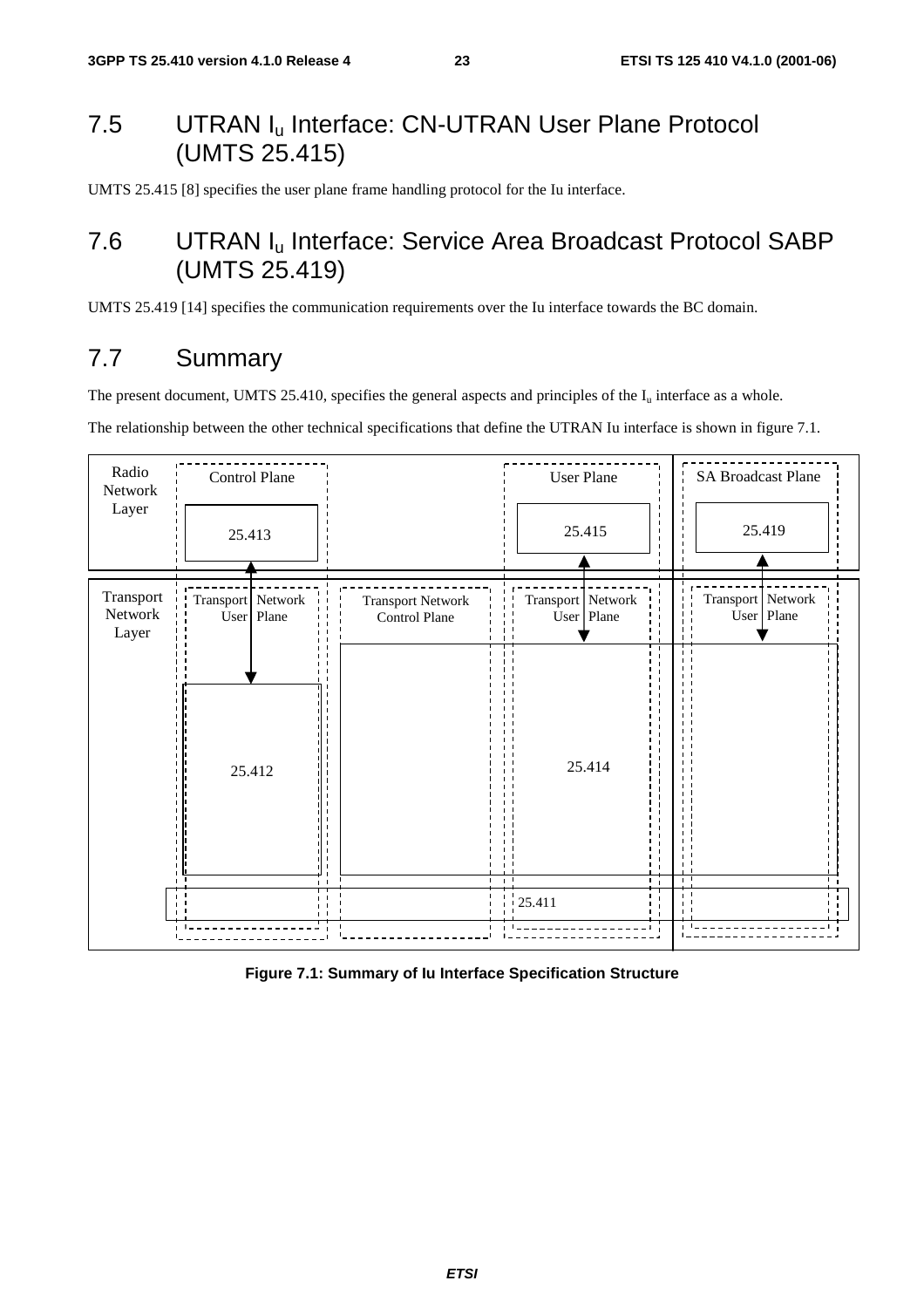# Annex A (informative): Change history

| <b>Change history</b> |         |                   |           |                       |                                                        |  |
|-----------------------|---------|-------------------|-----------|-----------------------|--------------------------------------------------------|--|
| TSG RAN#              | Version | CR.               | Tdoc RAN  | <b>New</b><br>Version | Subject/Comment                                        |  |
| <b>RAN 05</b>         |         |                   |           | 3.0.0                 | Approved at TSG RAN #5 and placed under Change Control |  |
| <b>RAN 06</b>         | 3.0.0   |                   |           | 3.1.0                 | Approved at TSG RAN #6 and placed under Change Control |  |
| <b>RAN 07</b>         | 3.1.0   |                   |           | 3.2.0                 | Approved at TSG RAN #7                                 |  |
| <b>RAN 10</b>         | 3.2.0   | 005<br>007<br>008 | RP-000609 | 3.3.0                 | Approved at TSG RAN #10                                |  |
|                       |         |                   |           |                       |                                                        |  |

|             | <b>Change history</b> |               |  |  |                                                         |            |            |
|-------------|-----------------------|---------------|--|--|---------------------------------------------------------|------------|------------|
| <b>Date</b> | TSG#                  |               |  |  | <b>ITSG Doc. ICR IRev Subject/Comment</b>               | <b>Old</b> | <b>New</b> |
| March 01    | 11                    | RP-010163115  |  |  | Approved at TSG RAN #11 and placed under Change Control |            | 4.0.0      |
| 06/2001     | 12                    | RP-010372 018 |  |  | Approved at TSG RAN #12                                 | 4.0.0      | 4.1.0      |
| 06/2001     | 12                    | RP-010391 022 |  |  | Approved at TSG RAN #12                                 | 4.0.0      | 4.1.0      |
|             |                       |               |  |  |                                                         |            |            |
|             |                       |               |  |  |                                                         |            |            |